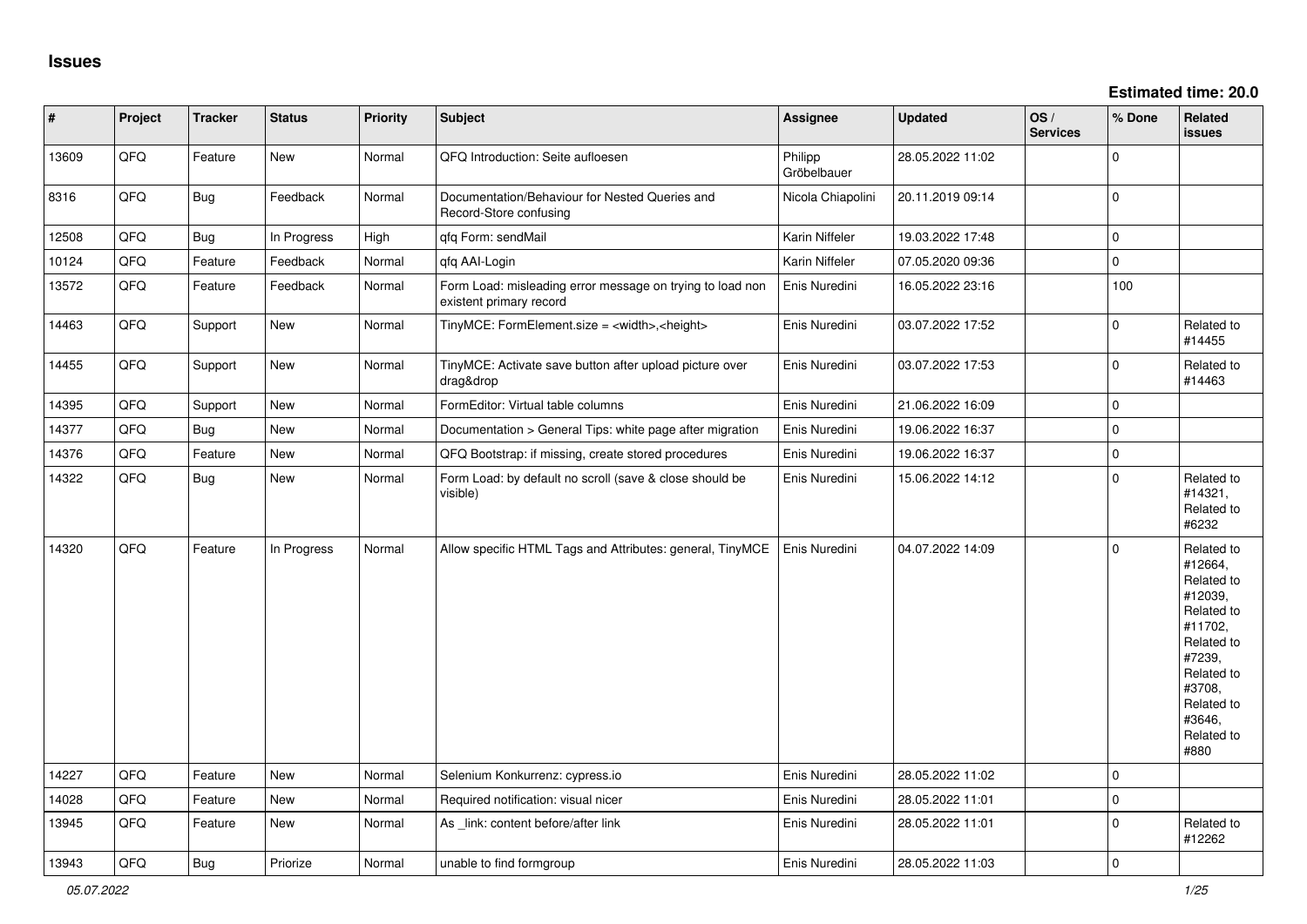| #     | Project | <b>Tracker</b> | <b>Status</b>     | <b>Priority</b> | <b>Subject</b>                                                                        | Assignee        | <b>Updated</b>   | OS/<br><b>Services</b> | % Done      | Related<br><b>issues</b>                                                    |
|-------|---------|----------------|-------------------|-----------------|---------------------------------------------------------------------------------------|-----------------|------------------|------------------------|-------------|-----------------------------------------------------------------------------|
| 13900 | QFQ     | Feature        | Priorize          | Normal          | Selenium: Check das Cookie/PDF funktioniert                                           | Enis Nuredini   | 25.03.2022 12:45 |                        | $\Omega$    |                                                                             |
| 13899 | QFQ     | Bug            | ToDo              | Normal          | Selenium: zum laufen bringen                                                          | Enis Nuredini   | 25.03.2022 10:24 |                        | $\Omega$    |                                                                             |
| 13767 | QFQ     | <b>Bug</b>     | Feedback          | Normal          | date/time-picker: required shows up/down button orange                                | Enis Nuredini   | 16.05.2022 23:16 |                        | $\Omega$    |                                                                             |
| 13757 | QFQ     | Feature        | New               | High            | QR / Bar-Code Plugin                                                                  | Enis Nuredini   | 19.03.2022 17:43 |                        | $\Omega$    |                                                                             |
| 13716 | QFQ     | <b>Bug</b>     | New               | High            | Firefox ask to store username/password                                                | Enis Nuredini   | 30.05.2022 09:31 |                        | $\Omega$    | Related to<br>#13827                                                        |
| 13608 | QFQ     | Feature        | Some day<br>maybe | Normal          | Automatic Browser Language Redirect                                                   | Enis Nuredini   | 17.06.2022 08:35 |                        | $\Omega$    |                                                                             |
| 12989 | QFQ     | Bug            | New               | Normal          | empty string does not trigger dynamic update                                          | Enis Nuredini   | 28.05.2022 11:09 |                        | $\Omega$    |                                                                             |
| 12262 | QFQ     | Feature        | ToDo              | Normal          | Form buttons on top: more customable                                                  | Enis Nuredini   | 17.06.2022 10:44 |                        | $\Omega$    | Related to<br>#13945, Has<br>duplicate<br>#4046, Has<br>duplicate<br>#10080 |
| 12066 | QFQ     | <b>Bug</b>     | New               | High            | enterAsSubmit: Forward wird nicht ausgeführt                                          | Enis Nuredini   | 29.05.2022 09:23 |                        | $\Omega$    |                                                                             |
| 11892 | QFQ     | Feature        | New               | Normal          | tablesorter: columns with links are hard to order - new<br>qualifier 'Y: <ord>'</ord> | Enis Nuredini   | 23.03.2022 09:22 |                        | $\Omega$    |                                                                             |
| 11630 | QFQ     | Bug            | Feedback          | High            | Bitte check ob CALL() in 20.11.0 noch so funktioniert wie in<br>20.4.1                | Enis Nuredini   | 28.05.2022 13:45 |                        | $\Omega$    | Related to<br>#11325                                                        |
| 10782 | QFQ     | Feature        | Feedback          | Normal          | Tiny MCE: Image Upload                                                                | Enis Nuredini   | 16.05.2022 23:16 |                        | $\Omega$    | Related to<br>#12452                                                        |
| 10569 | QFQ     | Feature        | Priorize          | Normal          | link blank more safe                                                                  | Enis Nuredini   | 25.03.2022 12:44 |                        | $\mathbf 0$ |                                                                             |
| 10463 | QFQ     | Feature        | New               | Normal          | Report_link: expliztes setzen von HTML Tags (Bedarf fuer<br>'data-selenium' & 'id')   | Enis Nuredini   | 23.03.2022 09:23 |                        | $\Omega$    | Related to<br>#7648                                                         |
| 9052  | QFQ     | Feature        | Feedback          | High            | Report: CodeMirror with SQL Syntax Highlight in FE                                    | Enis Nuredini   | 08.06.2022 10:25 |                        | $\Omega$    |                                                                             |
| 8891  | QFQ     | Bug            | New               | High            | formSubmitLog: do not log passwords                                                   | Enis Nuredini   | 25.03.2022 09:06 |                        | $\Omega$    |                                                                             |
| 3864  | QFQ     | Feature        | New               | Normal          | Encrypt / decrypt field                                                               | Enis Nuredini   | 30.06.2022 16:29 |                        | $\Omega$    |                                                                             |
| 3613  | QFQ     | Bug            | Some day<br>maybe | Normal          | note /note unchecked -> note div (col-md) wird weiterhin<br>aerendert                 | Elias Villiger  | 01.02.2020 23:19 |                        | 100         |                                                                             |
| 11347 | QFQ     | Bug            | Feedback          | Normal          | If Bedingungen funktionieren nicht korrekt                                            | Christoph Fuchs | 21.03.2021 20:37 |                        | $\mathbf 0$ |                                                                             |
| 12632 | QFQ     | Feature        | New               | Normal          | TinyMCE: Prepare CSS classes for images                                               | Carsten Rose    | 04.06.2021 14:35 |                        | 100         | Blocked by<br>#12186                                                        |
| 12584 | QFQ     | Feature        | Feedback          | Normal          | T3 v10 migration script: replace alias-patterns (v11)                                 | Carsten Rose    | 28.05.2022 11:12 |                        | 100         |                                                                             |
| 10115 | QFQ     | Feature        | New               | Normal          | TypeAhead: static list                                                                | Carsten Rose    | 26.02.2020 16:42 |                        | 100         |                                                                             |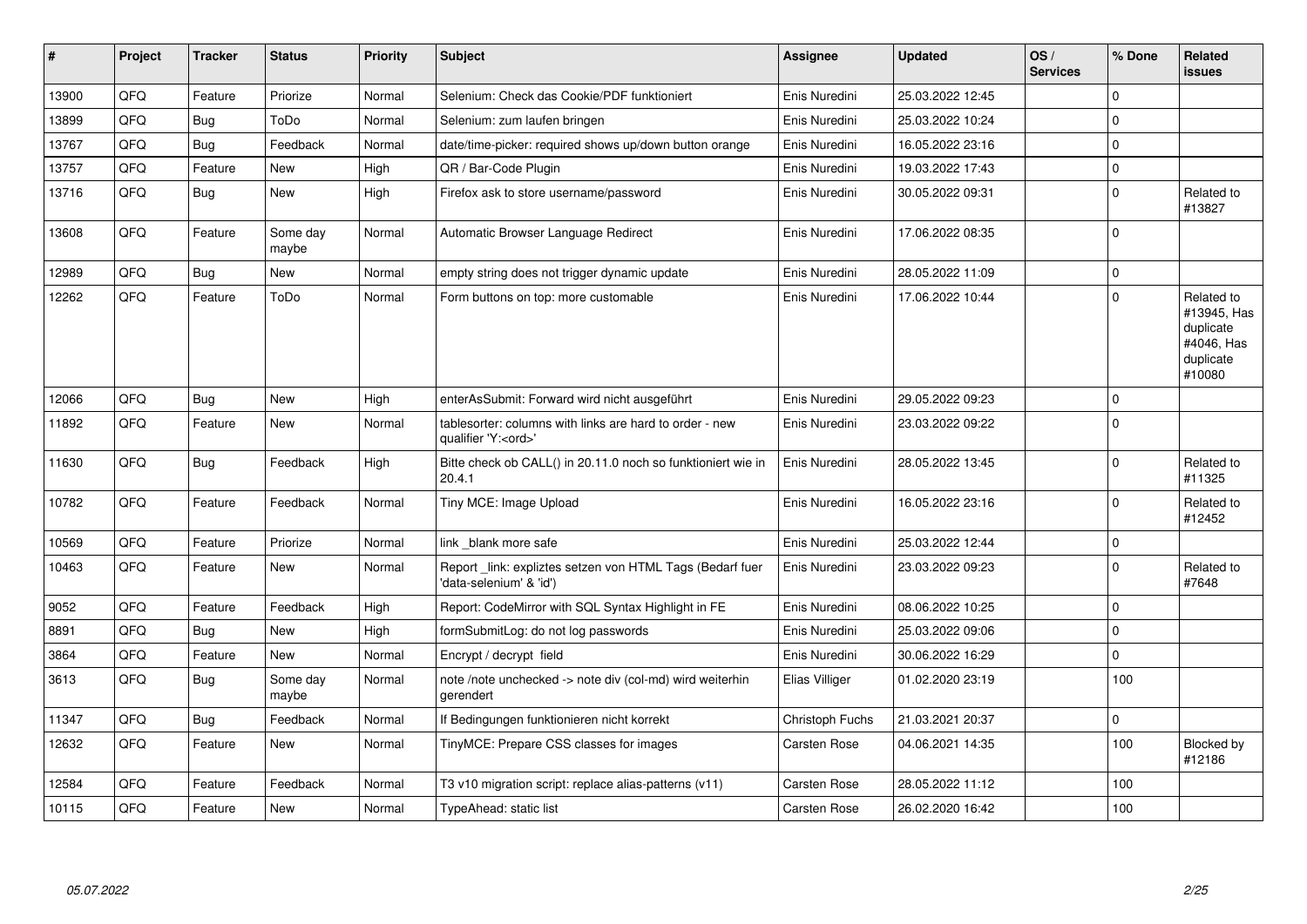| #     | Project | <b>Tracker</b> | <b>Status</b>     | <b>Priority</b> | <b>Subject</b>                                                                        | <b>Assignee</b> | <b>Updated</b>   | OS/<br><b>Services</b> | % Done      | Related<br>issues                                                      |
|-------|---------|----------------|-------------------|-----------------|---------------------------------------------------------------------------------------|-----------------|------------------|------------------------|-------------|------------------------------------------------------------------------|
| 9789  | QFQ     | <b>Bug</b>     | In Progress       | High            | Record Lock: release to early on 'leave page'                                         | Carsten Rose    | 10.01.2022 09:25 |                        | 100         | Related to<br>#10081,<br>Related to<br>#9173,<br>Related to<br>#8702   |
| 9275  | QFQ     | <b>Bug</b>     | New               | Normal          | autcron: t3 page, which takes to long to respond, is not<br>reported properly         | Carsten Rose    | 01.02.2020 23:22 |                        | 100         |                                                                        |
| 3402  | QFQ     | Feature        | Some day<br>maybe | Normal          | Syntax Highlighting via CodeMirror                                                    | Carsten Rose    | 11.12.2019 16:02 |                        | 100         | Related to<br>#3207                                                    |
| 13330 | QFQ     | Feature        | In Progress       | Normal          | Multi Form: Upload                                                                    | Carsten Rose    | 07.11.2021 12:40 |                        | 50          | Related to<br>#9706                                                    |
| 12440 | QFQ     | Feature        | In Progress       | Normal          | Typo3 V10 upgrade (durchfuehren und testen)                                           | Carsten Rose    | 21.03.2022 09:53 |                        | 50          | Related to<br>#12357,<br>Related to<br>#12067,<br>Related to<br>#10661 |
| 9691  | QFQ     | <b>Bug</b>     | In Progress       | Normal          | Checkbox: dynamic update > readonly                                                   | Carsten Rose    | 01.02.2020 23:22 |                        | 50          | Related to<br>#9834                                                    |
| 6609  | QFQ     | Feature        | New               | Normal          | Formlet: JSON API erweitern                                                           | Carsten Rose    | 01.02.2020 23:21 |                        | 50          |                                                                        |
| 9517  | QFQ     | Feature        | In Progress       | High            | Input multiple tags with typeahead                                                    | Carsten Rose    | 03.05.2021 21:14 |                        | 40          | Related to<br>#10150                                                   |
| 10793 | QFQ     | Feature        | In Progress       | Normal          | <b>Update NPM Packages</b>                                                            | Carsten Rose    | 07.09.2021 13:25 |                        | 30          |                                                                        |
| 14464 | QFQ     | Support        | New               | Normal          | Exception: Missing button to edit FormElement with broken<br>sqlValidate / beforeLoad | Carsten Rose    | 04.07.2022 00:13 |                        | $\mathbf 0$ |                                                                        |
| 14371 | QFQ     | Feature        | Priorize          | Normal          | LDAP via REPORT                                                                       | Carsten Rose    | 19.06.2022 16:37 |                        | $\pmb{0}$   |                                                                        |
| 14323 | QFQ     | <b>Bug</b>     | In Progress       | Normal          | Report: render=both single - no impact                                                | Carsten Rose    | 19.06.2022 18:31 |                        | $\mathbf 0$ |                                                                        |
| 14305 | QFQ     | Bug            | New               | Normal          | Inline Report editing does not create history entries                                 | Carsten Rose    | 10.06.2022 11:55 |                        | $\pmb{0}$   |                                                                        |
| 14304 | QFQ     | <b>Bug</b>     | New               | Normal          | table sorter view safer does not work                                                 | Carsten Rose    | 10.06.2022 11:49 |                        | $\pmb{0}$   |                                                                        |
| 14290 | QFQ     | Feature        | Priorize          | Normal          | FormEditor: Show Table Definition                                                     | Carsten Rose    | 19.06.2022 16:37 |                        | 0           |                                                                        |
| 14283 | QFQ     | <b>Bug</b>     | Priorize          | Normal          | HEIC / HEIF convert doesn't trigger                                                   | Carsten Rose    | 19.06.2022 16:37 |                        | $\pmb{0}$   |                                                                        |
| 14233 | QFQ     | <b>Bug</b>     | New               | Normal          | AS _link: question - HTML is not rendered                                             | Carsten Rose    | 28.05.2022 11:02 |                        | $\mathbf 0$ |                                                                        |
| 14187 | QFQ     | Feature        | New               | High            | qfq.log: show current URL                                                             | Carsten Rose    | 28.05.2022 11:02 |                        | $\pmb{0}$   | Related to<br>#13933,<br>Related to<br>#12532,<br>Related to<br>#11893 |
| 14175 | QFQ     | <b>Bug</b>     | In Progress       | Normal          | Opening a form with no QFQ Session cookie fails                                       | Carsten Rose    | 03.06.2022 10:40 |                        | $\pmb{0}$   |                                                                        |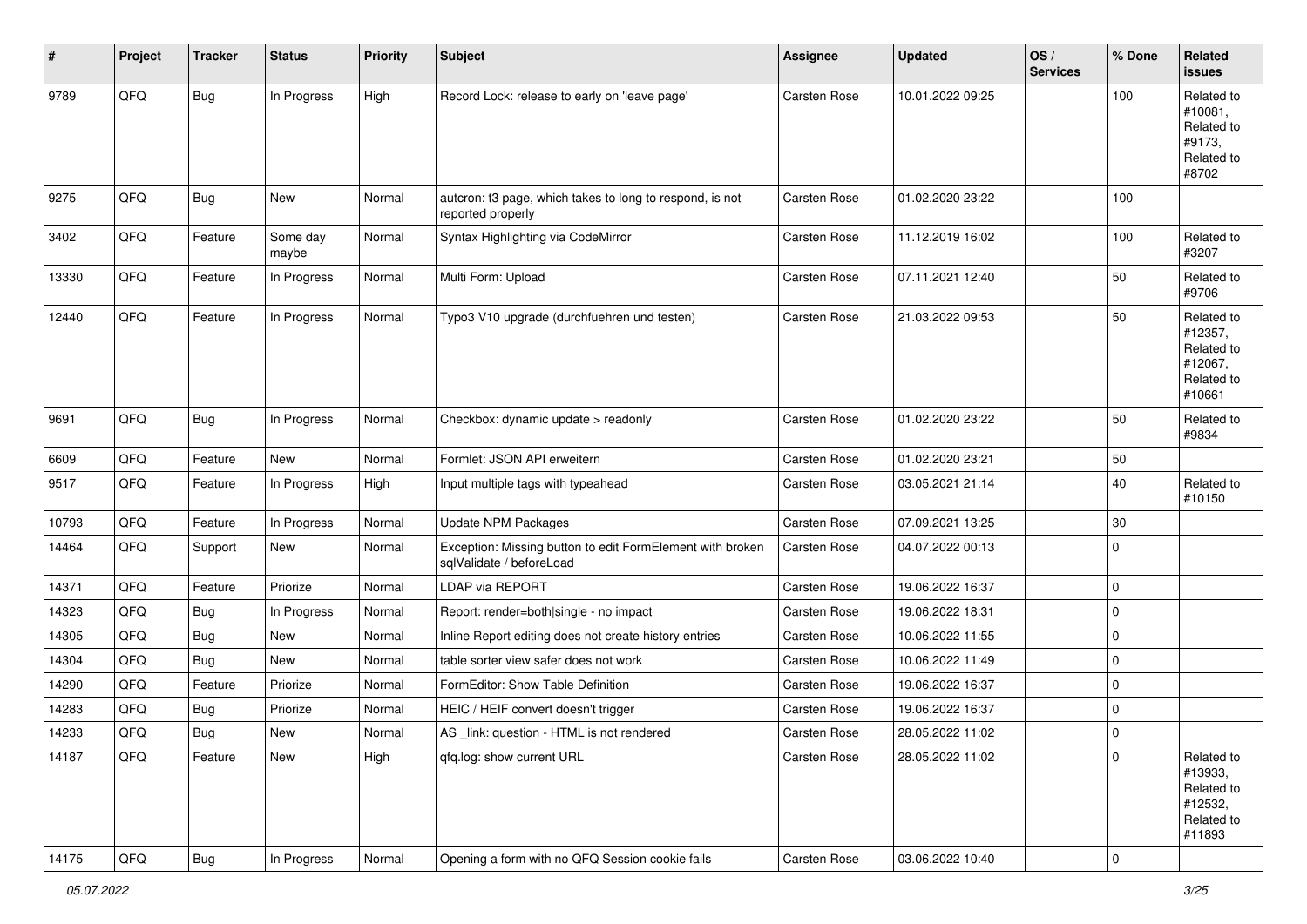| $\sharp$ | Project | <b>Tracker</b> | <b>Status</b>              | <b>Priority</b> | <b>Subject</b>                                                                           | Assignee            | <b>Updated</b>   | OS/<br><b>Services</b> | % Done      | <b>Related</b><br><b>issues</b>             |
|----------|---------|----------------|----------------------------|-----------------|------------------------------------------------------------------------------------------|---------------------|------------------|------------------------|-------------|---------------------------------------------|
| 14091    | QFQ     | <b>Bug</b>     | <b>New</b>                 | Normal          | inconsistent template path for twig                                                      | <b>Carsten Rose</b> | 19.04.2022 18:36 |                        | $\Omega$    |                                             |
| 14090    | QFQ     | Feature        | <b>New</b>                 | Normal          | Nützliche _script funktionen                                                             | Carsten Rose        | 28.05.2022 11:03 |                        | $\mathbf 0$ |                                             |
| 14077    | QFQ     | <b>Bug</b>     | <b>New</b>                 | Normal          | As _link: Attribute 'class' missing by r:1 and r:3 - but should<br>set                   | Carsten Rose        | 28.05.2022 11:02 |                        | $\mathbf 0$ | Related to<br>#5342,<br>Related to<br>#4343 |
| 13843    | QFQ     | Feature        | New                        | Normal          | Create JWT via QFQ                                                                       | Carsten Rose        | 19.03.2022 17:42 |                        | $\mathbf 0$ |                                             |
| 13841    | QFQ     | Feature        | New                        | Normal          | Create PDF via iText - evaluate                                                          | <b>Carsten Rose</b> | 19.03.2022 17:42 |                        | $\mathbf 0$ |                                             |
| 13706    | QFQ     | <b>Bug</b>     | New                        | Normal          | Wrong CheckType in FieldElement LastStatus of Form Cron                                  | Carsten Rose        | 21.01.2022 18:20 |                        | $\mathsf 0$ |                                             |
| 13700    | QFQ     | Feature        | <b>New</b>                 | Normal          | Redesign qfq.io Seite                                                                    | Carsten Rose        | 19.03.2022 17:43 |                        | $\mathbf 0$ |                                             |
| 13659    | QFQ     | <b>Bug</b>     | <b>New</b>                 | Normal          | wrong sanitize class applied to R-store                                                  | <b>Carsten Rose</b> | 15.01.2022 14:23 |                        | $\mathbf 0$ |                                             |
| 13592    | QFQ     | <b>Bug</b>     | New                        | Normal          | QFQ Build Queue: das vergeben von Tags klappt nicht. Es<br>werden keine Releases gebaut. | Carsten Rose        | 19.03.2022 17:45 |                        | $\mathbf 0$ |                                             |
| 13566    | QFQ     | Feature        | Ready to sync<br>(develop) | Normal          | Delete config-example.qfq.php file                                                       | <b>Carsten Rose</b> | 23.12.2021 09:25 |                        | $\mathbf 0$ |                                             |
| 13467    | QFQ     | Feature        | <b>New</b>                 | Normal          | ChangeLog Generator                                                                      | Carsten Rose        | 19.03.2022 17:46 |                        | $\mathbf 0$ | Related to<br>#11460                        |
| 13460    | QFQ     | <b>Bug</b>     | <b>New</b>                 | Normal          | Doc: Password set/reset  password should not processed<br>with 'html encode'             | Carsten Rose        | 19.03.2022 17:46 |                        | $\mathbf 0$ |                                             |
| 13451    | QFQ     | Bug            | <b>New</b>                 | Normal          | Character Counter / Max Character: Problem in Safari                                     | Carsten Rose        | 15.04.2022 17:18 |                        | $\mathbf 0$ |                                             |
| 13354    | QFQ     | Feature        | <b>New</b>                 | Normal          | Using Websocket in QFQ                                                                   | <b>Carsten Rose</b> | 10.11.2021 15:47 |                        | $\mathsf 0$ |                                             |
| 13332    | QFQ     | Bug            | New                        | Normal          | Multi Form: Required Felder werden visuell nicht markiert.                               | <b>Carsten Rose</b> | 19.03.2022 17:47 |                        | $\mathbf 0$ |                                             |
| 13331    | QFQ     | Bug            | New                        | Normal          | Multi Form: Clear Icon misplaced                                                         | <b>Carsten Rose</b> | 19.03.2022 17:47 |                        | $\mathbf 0$ |                                             |
| 12974    | QFQ     | Bug            | <b>New</b>                 | High            | Sanitize Queries in Action-Elements                                                      | <b>Carsten Rose</b> | 07.12.2021 17:19 |                        | $\mathbf 0$ |                                             |
| 12716    | QFQ     | <b>Bug</b>     | New                        | Normal          | template group: Pattern only applied to first instance                                   | Carsten Rose        | 19.03.2022 17:47 |                        | $\mathbf 0$ |                                             |
| 12714    | QFQ     | <b>Bug</b>     | New                        | Normal          | Conversion of GIF to PDF broken when GIF contains Alpha.                                 | <b>Carsten Rose</b> | 19.03.2022 17:49 |                        | $\mathbf 0$ |                                             |
| 12702    | QFQ     | Bug            | New                        | High            | templateGroup: broken in multiDb Setup                                                   | <b>Carsten Rose</b> | 14.12.2021 16:02 |                        | $\mathbf 0$ |                                             |
| 12679    | QFQ     | Feature        | New                        | Normal          | tablesorter: custom column width                                                         | <b>Carsten Rose</b> | 16.06.2021 11:10 |                        | $\mathbf 0$ |                                             |
| 12670    | QFQ     | Bug            | New                        | High            | Dropdown-Menu classes können nicht mehr angegeben<br>werden                              | <b>Carsten Rose</b> | 07.12.2021 17:19 |                        | $\mathbf 0$ |                                             |
| 12664    | QFQ     | Feature        | New                        | Normal          | TinyMCE: report/remove malicous HTML/JS Code                                             | Carsten Rose        | 19.03.2022 17:47 |                        | $\Omega$    | Related to<br>#14320                        |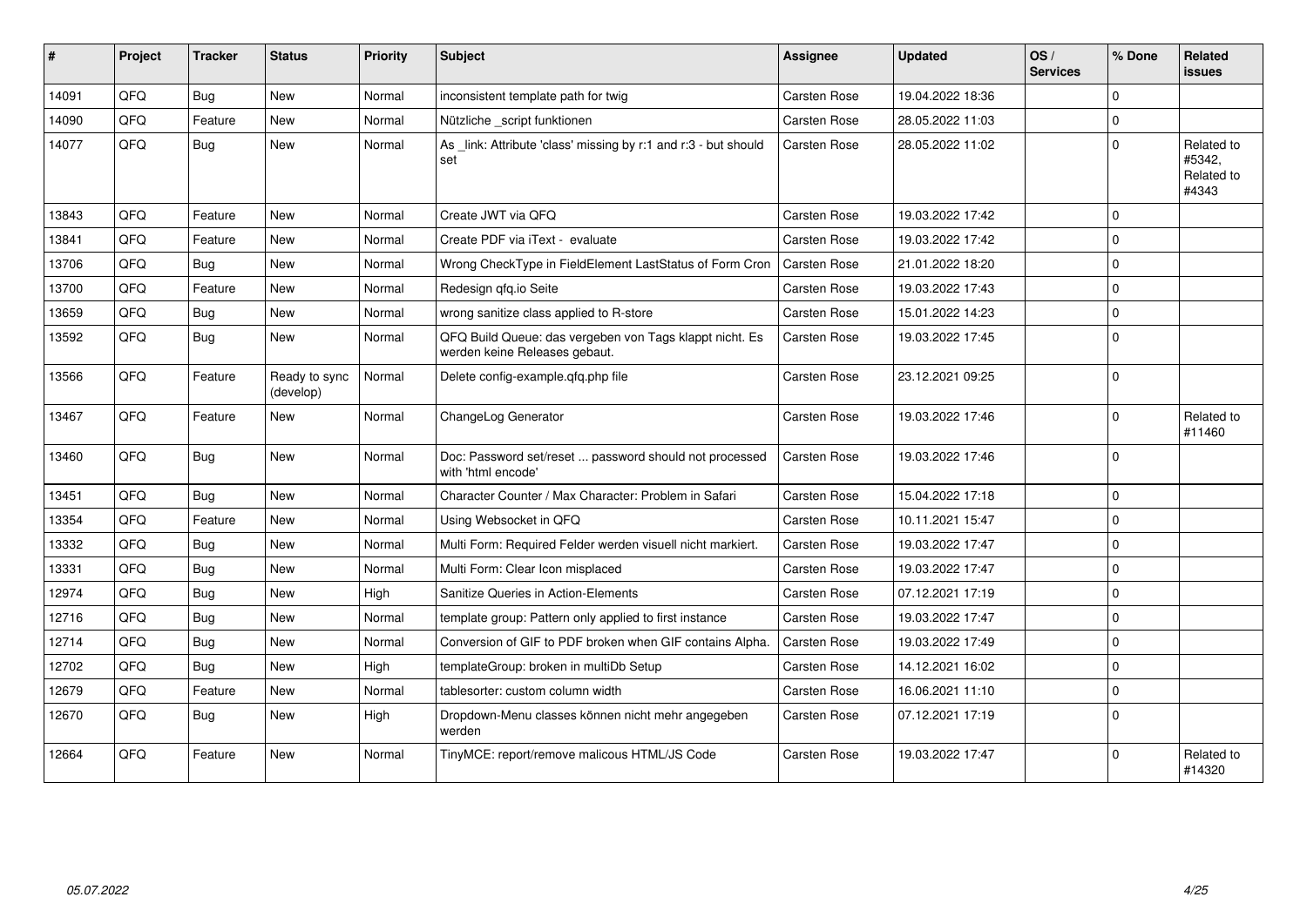| ∦     | Project | <b>Tracker</b> | <b>Status</b>     | <b>Priority</b> | <b>Subject</b>                                                                                                                                      | <b>Assignee</b>     | <b>Updated</b>   | OS/<br><b>Services</b> | % Done      | Related<br><b>issues</b>                                              |
|-------|---------|----------------|-------------------|-----------------|-----------------------------------------------------------------------------------------------------------------------------------------------------|---------------------|------------------|------------------------|-------------|-----------------------------------------------------------------------|
| 12611 | QFQ     | Feature        | Some day<br>maybe | Normal          | Refactoring: Bootstrap with Lazy Loading                                                                                                            | Carsten Rose        | 08.06.2022 10:37 |                        | $\Omega$    | Related to<br>#12490,<br>Related to<br>#10013.<br>Related to<br>#7732 |
| 12603 | QFQ     | Feature        | <b>New</b>        | Normal          | Dropdown (Select), Radio, checkbox:<br>itemListAlways={{!SELECT key, value}}                                                                        | Carsten Rose        | 19.03.2022 17:47 |                        | $\Omega$    |                                                                       |
| 12581 | QFQ     | <b>Bug</b>     | New               | Normal          | Form.forward=close: Record 'new' in new browser tab ><br>save (& close) >> Form is not reloaded with new created<br>record id and stays in mode=new | Carsten Rose        | 19.03.2022 17:48 |                        | $\mathbf 0$ |                                                                       |
| 12546 | QFQ     | Bug            | Feedback          | Normal          | Branch 'Development' - Unit Tests mit dirty workaround<br>angepasst                                                                                 | Carsten Rose        | 19.03.2022 17:48 |                        | $\mathbf 0$ |                                                                       |
| 12545 | QFQ     | Bug            | <b>New</b>        | Urgent          | sql.log not created / updated                                                                                                                       | Carsten Rose        | 14.12.2021 16:02 |                        | $\Omega$    |                                                                       |
| 12544 | QFQ     | Feature        | New               | High            | a) ' AS _link' new also as ' AS _format', b) sortierung via<br>'display: none;', c) '_format' benoeitgt nicht zwingend<br>u/U/p/m/z/d               | Carsten Rose        | 14.12.2021 16:03 |                        | $\Omega$    |                                                                       |
| 12532 | QFQ     | Feature        | <b>New</b>        | High            | SIP-Parameter bei Seitenaufruf in Browser-Console<br>anzeigen                                                                                       | Carsten Rose        | 07.12.2021 17:19 |                        | $\Omega$    | Related to<br>#11893,<br>Related to<br>#14187                         |
| 12520 | QFQ     | <b>Bug</b>     | <b>New</b>        | Normal          | Switch FE User: still active even FE User session expired                                                                                           | Carsten Rose        | 19.03.2022 17:48 |                        | $\Omega$    |                                                                       |
| 12513 | QFQ     | Bug            | <b>New</b>        | High            | Implement server side check of maxlength                                                                                                            | Carsten Rose        | 07.12.2021 17:19 |                        | $\Omega$    |                                                                       |
| 12512 | QFQ     | Bug            | New               | Normal          | Some MySQL Installation can't use 'stored procedures'                                                                                               | Carsten Rose        | 19.03.2022 17:48 |                        | $\Omega$    |                                                                       |
| 12504 | QFQ     | Feature        | Priorize          | Normal          | sgl.log: report fe.id                                                                                                                               | Carsten Rose        | 05.05.2021 22:09 |                        | $\mathbf 0$ |                                                                       |
| 12503 | QFQ     | Feature        | Priorize          | Normal          | Detect dangerous UPDATE statement with missing WHERE                                                                                                | Carsten Rose        | 05.05.2021 22:09 |                        | $\mathbf 0$ |                                                                       |
| 12480 | QFQ     | Feature        | <b>New</b>        | Normal          | If QFQ upgrade is running, block further request                                                                                                    | Carsten Rose        | 03.05.2021 20:45 |                        | $\Omega$    |                                                                       |
| 12477 | QFQ     | Feature        | New               | Normal          | Support for refactoring: Form, FormElement, diverse<br>Tabellen/Spalten, tt-content Records                                                         | Carsten Rose        | 03.05.2021 20:45 |                        | $\Omega$    |                                                                       |
| 12474 | QFQ     | Feature        | <b>New</b>        | Normal          | Check BaseConfigURL if it is given and the the last char is '/'                                                                                     | <b>Carsten Rose</b> | 03.05.2021 20:45 |                        | $\Omega$    |                                                                       |
| 12468 | QFQ     | <b>Bug</b>     | <b>New</b>        | Urgent          | Form: update Form.title after save                                                                                                                  | Carsten Rose        | 03.05.2021 21:12 |                        | $\mathbf 0$ |                                                                       |
| 12465 | QFQ     | Feature        | New               | Normal          | QFQ Function: use in FE to fill StoreRecord                                                                                                         | Carsten Rose        | 05.05.2021 21:58 |                        | $\mathbf 0$ |                                                                       |
| 12463 | QFQ     | <b>Bug</b>     | ToDo              | High            | QFQ Function: 'function' and 'sgl' on same level - output of<br>sal is shown two times.                                                             | Carsten Rose        | 15.12.2021 16:31 |                        | $\Omega$    |                                                                       |
| 12452 | QFQ     | Feature        | Priorize          | Normal          | BaseURL: alsways with '/' at the end                                                                                                                | Carsten Rose        | 19.06.2022 13:45 |                        | $\Omega$    | Related to<br>#10782                                                  |
| 12439 | QFQ     | Feature        | In Progress       | Normal          | TinyMCE Paste from Word & Character Count/Limit                                                                                                     | Carsten Rose        | 05.05.2021 22:15 |                        | $\mathbf 0$ |                                                                       |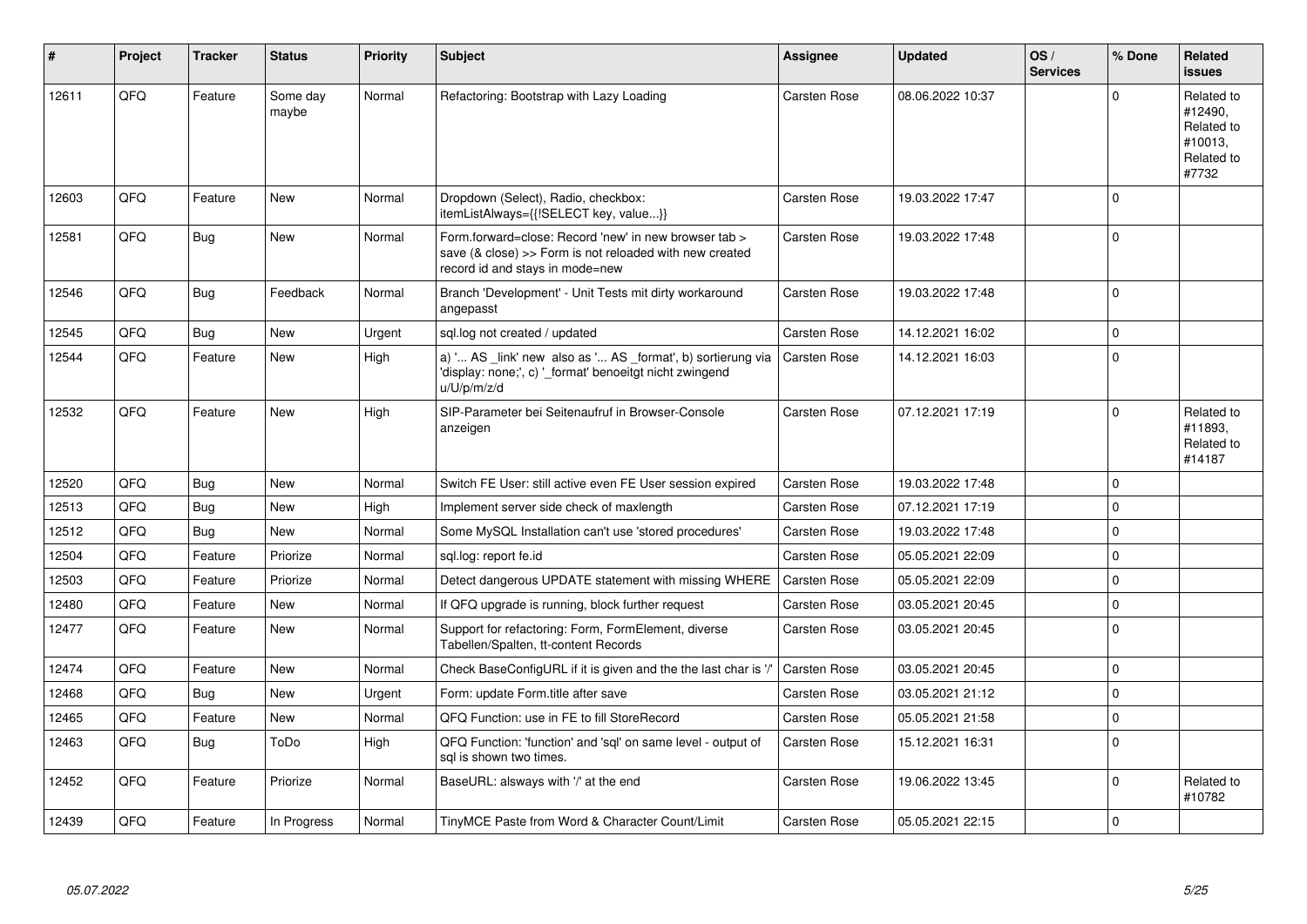| #     | Project | <b>Tracker</b> | <b>Status</b>     | <b>Priority</b> | <b>Subject</b>                                                                                                 | <b>Assignee</b>     | <b>Updated</b>   | OS/<br><b>Services</b> | % Done       | Related<br><b>issues</b>                      |
|-------|---------|----------------|-------------------|-----------------|----------------------------------------------------------------------------------------------------------------|---------------------|------------------|------------------------|--------------|-----------------------------------------------|
| 12413 | QFQ     | Feature        | New               | Normal          | STORE_TYPO3: enhance for {{be_users.email:T}},<br>{{fe users.email:T}}                                         | Carsten Rose        | 03.05.2021 20:45 |                        | $\Omega$     | Related to<br>#12412,<br>Related to<br>#10012 |
| 12412 | QFQ     | Feature        | New               | Normal          | Action/Escape qualifier 'e' (empty), '0': if given, an empty<br>string (or '0') will be treated as 'not found' | <b>Carsten Rose</b> | 08.05.2021 09:40 |                        | $\Omega$     | Related to<br>#12413.<br>Related to<br>#10012 |
| 12400 | QFQ     | Feature        | <b>New</b>        | Normal          | Tutorial ist in QFQ Doku, Wird in der Suche gefunden, es<br>gibt aber kein Menupunkt - Inhalt ueberpruefen     | Carsten Rose        | 03.05.2021 20:45 |                        | $\mathbf 0$  |                                               |
| 12395 | QFQ     | <b>Bug</b>     | ToDo              | High            | QFQ Function: Result two times shown                                                                           | Carsten Rose        | 18.02.2022 08:59 |                        | $\mathbf 0$  |                                               |
| 12337 | QFQ     | Feature        | Some day<br>maybe | Normal          | Database.php: better caching                                                                                   | Carsten Rose        | 16.09.2021 15:10 |                        | $\mathbf 0$  |                                               |
| 12330 | QFQ     | Feature        | <b>New</b>        | Normal          | Copy to input field / text area / TinyMCE                                                                      | <b>Carsten Rose</b> | 07.04.2021 09:01 |                        | $\mathbf 0$  |                                               |
| 12327 | QFQ     | Bug            | New               | Normal          | Copy to clipboard: Glyphicon can not be changed                                                                | Carsten Rose        | 27.12.2021 17:59 |                        | $\mathbf 0$  |                                               |
| 12325 | QFQ     | Bug            | Priorize          | Normal          | MultiDB form.dblndex not working for report syntax                                                             | Carsten Rose        | 07.09.2021 13:37 |                        | $\Omega$     | Related to<br>#12145.<br>Related to<br>#12314 |
| 12315 | QFQ     | Feature        | Some day<br>maybe | Normal          | Form History (Diffs) / Backups                                                                                 | Carsten Rose        | 16.09.2021 15:10 |                        | $\mathbf 0$  |                                               |
| 12269 | QFQ     | Feature        | <b>New</b>        | Normal          | 2FA - Login                                                                                                    | Carsten Rose        | 03.05.2021 20:45 |                        | $\mathbf 0$  |                                               |
| 12187 | QFQ     | Bug            | New               | Normal          | Trigger FormAsFile() via Report: probably problem with multi<br>DB setup                                       | Carsten Rose        | 20.03.2021 21:20 |                        | $\mathbf 0$  |                                               |
| 12186 | QFQ     | Feature        | <b>New</b>        | High            | TinyMCE Config für Objekte                                                                                     | Carsten Rose        | 07.12.2021 17:19 |                        | $\mathbf 0$  | <b>Blocks</b><br>#12632                       |
| 12163 | QFQ     | Feature        | <b>New</b>        | Normal          | Checkbox: table wrap                                                                                           | Carsten Rose        | 03.05.2021 20:51 |                        | $\mathbf 0$  |                                               |
| 12162 | QFQ     | Feature        | <b>New</b>        | Normal          | FE.type=sendmail: personalized mailing (several mails) via<br>template                                         | Carsten Rose        | 03.05.2021 20:45 |                        | $\mathbf 0$  |                                               |
| 12146 | QFQ     | Feature        | <b>New</b>        | Normal          | Autocron Job: Anzeigen wann der naechste Job ausgefuehrt<br>wird, resp das er nicht ausgefuehrt wird           | Carsten Rose        | 15.03.2021 15:23 |                        | $\mathbf{0}$ |                                               |
| 12133 | QFQ     | <b>Bug</b>     | <b>New</b>        | Normal          | NPM, phpSpreadSheet aktualisieren                                                                              | Carsten Rose        | 15.03.2021 09:04 |                        | $\mathbf 0$  |                                               |
| 12119 | QFQ     | Feature        | <b>New</b>        | Normal          | AS paged: error message missing if there ist no 'r' argument.                                                  | Carsten Rose        | 03.05.2021 20:51 |                        | $\mathbf 0$  |                                               |
| 12109 | QFQ     | Feature        | New               | Normal          | Donwload Link: Plain, SIP, Persistent Link, Peristent SIP -<br>new notation                                    | Carsten Rose        | 03.05.2021 20:45 |                        | $\mathbf 0$  | Related to<br>#12085                          |
| 12045 | QFQ     | Bug            | <b>New</b>        | Normal          | templateGroup afterSave FE: Aufruf ohne<br>sglHonorFormElements funktioniert nicht                             | Carsten Rose        | 18.02.2021 16:33 |                        | $\mathbf 0$  |                                               |
| 12040 | QFQ     | Bug            | New               | Normal          | FE Mode 'hidden' für zwei FEs auf einer Zeile                                                                  | <b>Carsten Rose</b> | 18.02.2021 10:13 |                        | $\pmb{0}$    |                                               |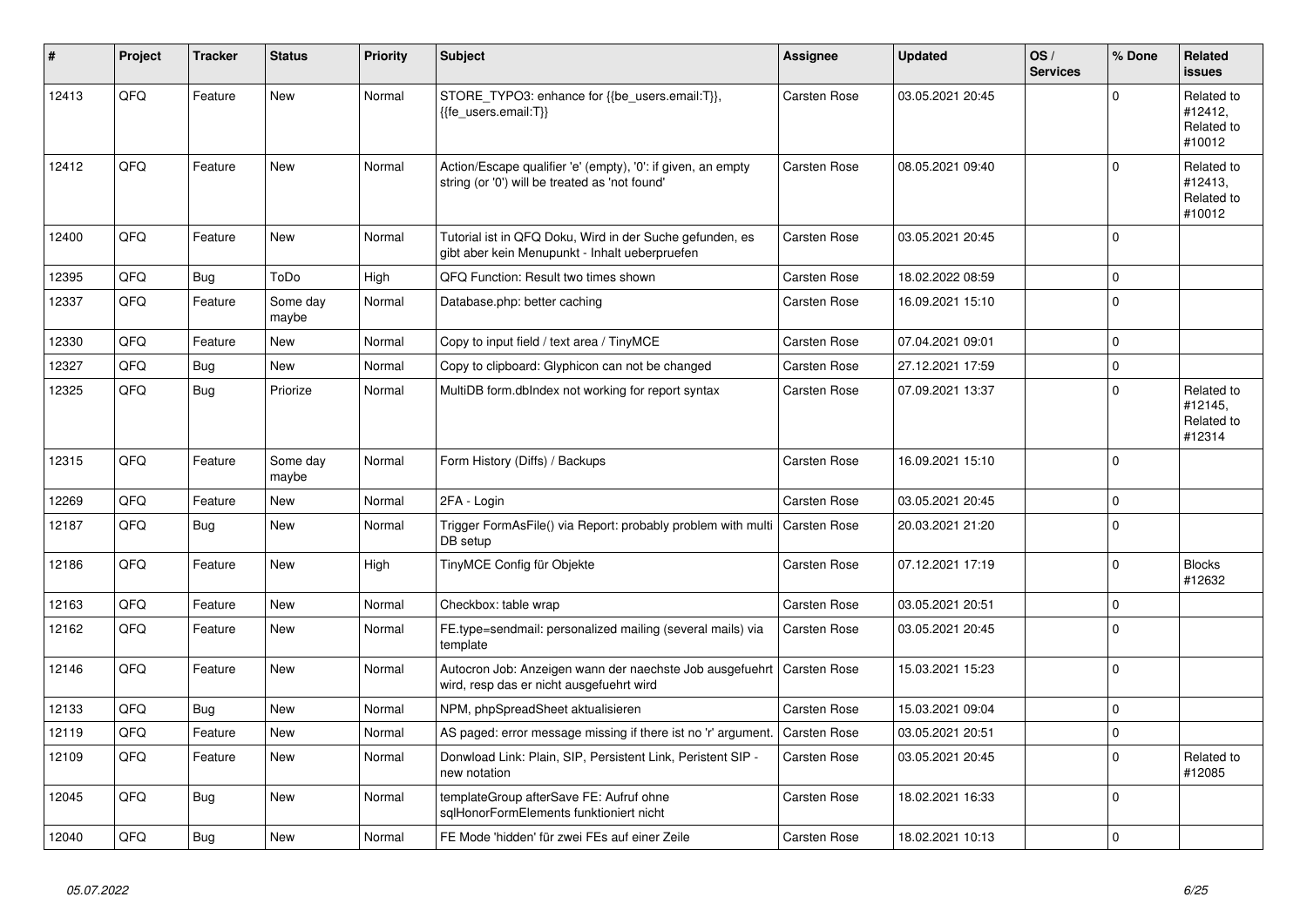| $\vert$ # | Project | <b>Tracker</b> | <b>Status</b> | <b>Priority</b> | <b>Subject</b>                                                                                       | <b>Assignee</b>                                        | <b>Updated</b>   | OS/<br><b>Services</b> | % Done      | Related<br><b>issues</b>                                                                                                       |                      |
|-----------|---------|----------------|---------------|-----------------|------------------------------------------------------------------------------------------------------|--------------------------------------------------------|------------------|------------------------|-------------|--------------------------------------------------------------------------------------------------------------------------------|----------------------|
| 12024     | QFQ     | Feature        | New           | Normal          | Excel Export: text columns by default decode<br>htmlspeciachar()                                     | Carsten Rose                                           | 17.02.2021 23:55 |                        | $\mathbf 0$ | Related to<br>#12022                                                                                                           |                      |
| 12023     | QFQ     | Feature        | New           | Normal          | MySQL Stored Precdure: QDECODESPECIALCHAR()                                                          | Carsten Rose                                           | 16.02.2021 11:16 |                        | $\mathbf 0$ | Related to<br>#12022                                                                                                           |                      |
| 11980     | QFQ     | Feature        | In Progress   | Normal          | protected verzeichnis MUSS geschützt werden                                                          | Carsten Rose                                           | 07.09.2021 13:30 |                        | $\mathbf 0$ |                                                                                                                                |                      |
| 11955     | QFQ     | Feature        | New           | Normal          | subrecord: new title option to set <th> attributes - e.g. to<br/>customize tablesorter options.</th> | attributes - e.g. to<br>customize tablesorter options. | Carsten Rose     | 03.05.2021 20:47       |             | $\pmb{0}$                                                                                                                      | Related to<br>#11775 |
| 11893     | QFQ     | Feature        | New           | High            | Broken SIP: a) only report one time, b) only report in main<br>column                                | Carsten Rose                                           | 12.05.2021 12:13 |                        | $\pmb{0}$   | Related to<br>#12532,<br>Related to<br>#14187                                                                                  |                      |
| 11775     | QFQ     | Feature        | New           | Normal          | Subrecord Tooltip pro Feld                                                                           | Carsten Rose                                           | 18.12.2020 15:22 |                        | $\pmb{0}$   | Related to<br>#11955                                                                                                           |                      |
| 11752     | QFQ     | <b>Bug</b>     | New           | Normal          | checkbox renders multiple input elements with same name                                              | Carsten Rose                                           | 17.12.2020 14:58 |                        | $\pmb{0}$   | Related to<br>#11750                                                                                                           |                      |
| 11747     | QFQ     | Feature        | New           | Normal          | Maintenance Page with Redirect                                                                       | Carsten Rose                                           | 03.05.2021 20:47 |                        | $\mathbf 0$ | Related to<br>#11741                                                                                                           |                      |
| 11702     | QFQ     | Feature        | New           | Normal          | HTML Special Char makes no sense for 'allbut' if '&' is<br>forbidden                                 | Carsten Rose                                           | 07.12.2021 16:35 |                        | $\mathbf 0$ | Related to<br>#5112,<br>Related to<br>#14320                                                                                   |                      |
| 11695     | QFQ     | <b>Bug</b>     | New           | Normal          | MultiForm required FE Error                                                                          | Carsten Rose                                           | 04.12.2020 13:34 |                        | 0           |                                                                                                                                |                      |
| 11668     | QFQ     | Bug            | New           | Normal          | Play function.sql - problem with mysql                                                               | Carsten Rose                                           | 03.05.2021 20:48 |                        | $\pmb{0}$   |                                                                                                                                |                      |
| 11667     | QFQ     | Bug            | New           | Normal          | MySQL mariadb-server-10.3: Incorrect datetime value                                                  | Carsten Rose                                           | 03.05.2021 20:48 |                        | 0           |                                                                                                                                |                      |
| 11523     | QFQ     | Feature        | New           | Normal          | Mit dynamic Update erkennen, ob Upload gemacht wurde                                                 | Carsten Rose                                           | 13.11.2020 15:07 |                        | 0           | Related to<br>#9533                                                                                                            |                      |
| 11517     | QFQ     | <b>Bug</b>     | In Progress   | Normal          | extraButtonInfo Broken for multiple FormElements                                                     | Carsten Rose                                           | 12.05.2022 13:12 |                        | $\mathbf 0$ | Related to<br>#7890,<br>Related to<br>#3811, Has<br>duplicate<br>#10905, Has<br>duplicate<br>#10553, Has<br>duplicate<br>#6779 |                      |
| 11516     | QFQ     | Feature        | New           | Normal          | Multi Page Form (Previous/Next Buttons)                                                              | Carsten Rose                                           | 16.03.2021 17:52 |                        | $\mathsf 0$ |                                                                                                                                |                      |
| 11504     | QFQ     | Feature        | New           | Normal          | Dynamic Update: Button text update for 'Save',' Close' &<br>'Delete'                                 | Carsten Rose                                           | 12.11.2020 23:44 |                        | $\pmb{0}$   |                                                                                                                                |                      |
| 11460     | QFQ     | Feature        | New           | Normal          | Easier creation of changelog: gitchangelog                                                           | Carsten Rose                                           | 12.06.2021 10:20 |                        | $\pmb{0}$   | Related to<br>#13467                                                                                                           |                      |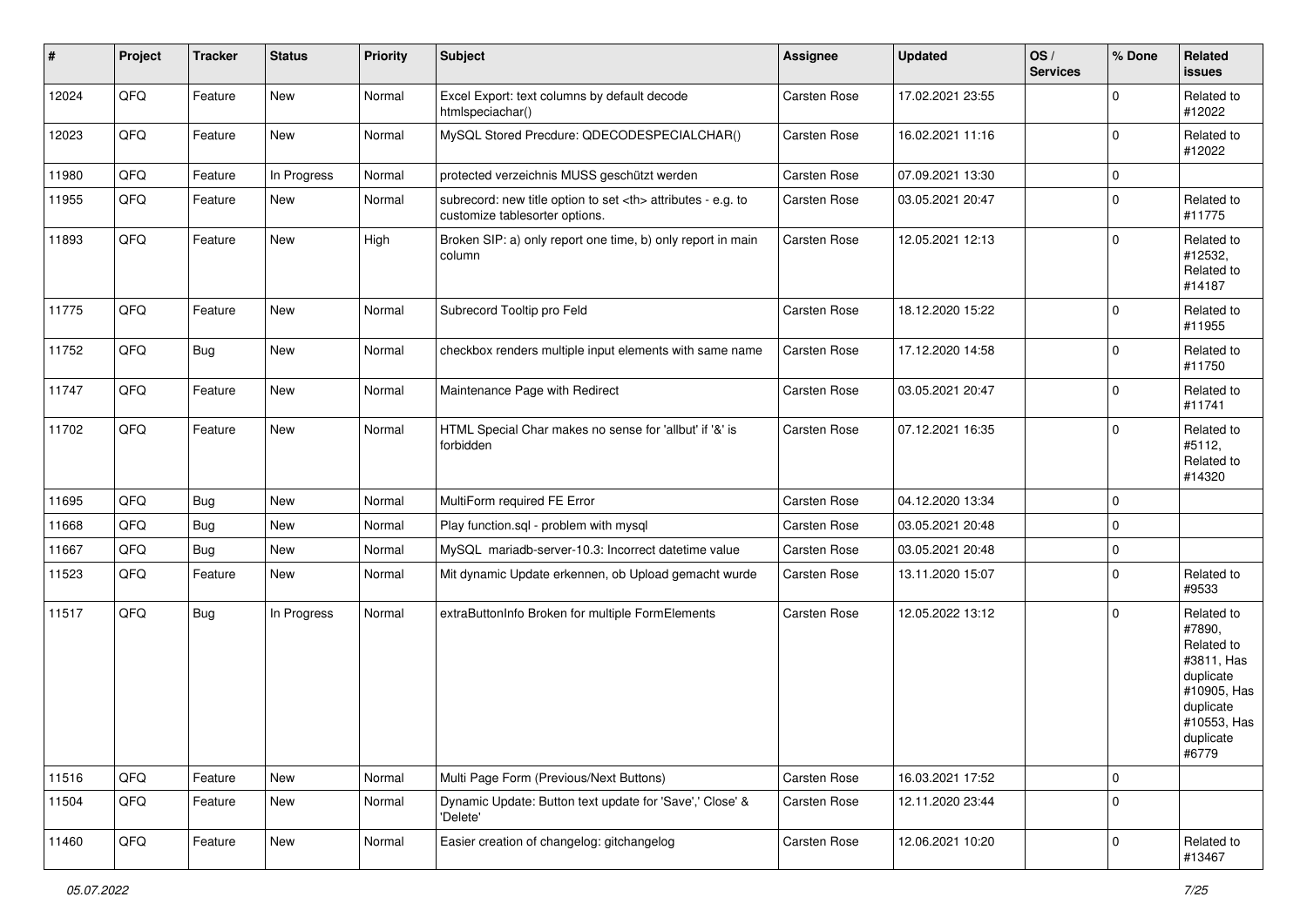| $\vert$ # | Project | <b>Tracker</b> | <b>Status</b>     | <b>Priority</b> | <b>Subject</b>                                                                      | Assignee            | <b>Updated</b>   | OS/<br><b>Services</b> | % Done      | Related<br><b>issues</b>                                             |
|-----------|---------|----------------|-------------------|-----------------|-------------------------------------------------------------------------------------|---------------------|------------------|------------------------|-------------|----------------------------------------------------------------------|
| 11323     | QFQ     | Feature        | Some day<br>maybe | Normal          | Report Frontend Editor Modal + Codemirror                                           | Carsten Rose        | 16.09.2021 15:10 |                        | $\mathbf 0$ | Related to<br>#11036                                                 |
| 11322     | QFQ     | Feature        | Some day<br>maybe | Normal          | Form Element JSON - (multiline parameter field)                                     | <b>Carsten Rose</b> | 16.09.2021 15:10 |                        | $\pmb{0}$   |                                                                      |
| 11320     | QFQ     | Feature        | Priorize          | Normal          | Typo3 Version 10 support                                                            | <b>Carsten Rose</b> | 05.05.2021 22:09 |                        | $\mathbf 0$ |                                                                      |
| 11239     | QFQ     | <b>Bug</b>     | New               | Normal          | Radiobutton (plain): horizontales Rendern abhängig vom<br>Datentyp in der Datenbank | <b>Carsten Rose</b> | 30.09.2020 18:37 |                        | $\pmb{0}$   |                                                                      |
| 11217     | QFQ     | Feature        | Some day<br>maybe | Normal          | <b>Extend Script Functionality</b>                                                  | <b>Carsten Rose</b> | 16.09.2021 15:10 |                        | $\mathbf 0$ |                                                                      |
| 11080     | QFQ     | Feature        | New               | Normal          | Send MQTT messages                                                                  | <b>Carsten Rose</b> | 29.08.2020 19:49 |                        | $\mathbf 0$ |                                                                      |
| 11076     | QFQ     | Feature        | In Progress       | Normal          | SELECT  AS _websocket                                                               | Carsten Rose        | 30.08.2020 17:49 |                        | $\pmb{0}$   |                                                                      |
| 11036     | QFQ     | Feature        | Some day<br>maybe | Normal          | inline report editor permissions                                                    | Carsten Rose        | 16.09.2021 15:09 |                        | $\pmb{0}$   | Related to<br>#11323                                                 |
| 10996     | QFQ     | Feature        | New               | Normal          | Download video via sip: no seek                                                     | Carsten Rose        | 12.08.2020 14:18 |                        | $\mathbf 0$ |                                                                      |
| 10979     | QFQ     | Feature        | New               | Normal          | Ajax Calls an API - dataReport                                                      | Carsten Rose        | 11.05.2022 12:15 |                        | $\mathbf 0$ |                                                                      |
| 10976     | QFQ     | Feature        | New               | Normal          | Excel Export Verbesserungen                                                         | Carsten Rose        | 06.08.2020 10:56 |                        | $\mathbf 0$ |                                                                      |
| 10937     | QFQ     | <b>Bug</b>     | New               | Normal          | Fehler mit abhängigen Select- Feldern beim Positionieren                            | Carsten Rose        | 12.11.2020 23:45 |                        | $\mathbf 0$ |                                                                      |
| 10819     | QFQ     | Feature        | <b>New</b>        | Normal          | Persistent SIP - second try                                                         | <b>Carsten Rose</b> | 29.06.2020 23:02 |                        | $\mathbf 0$ | Related to<br>#6261                                                  |
| 10745     | QFQ     | Feature        | Some day<br>maybe | Normal          | <b>Tablesorter Excel Export</b>                                                     | Carsten Rose        | 16.09.2021 15:09 |                        | $\mathbf 0$ |                                                                      |
| 10716     | QFQ     | Feature        | Some day<br>maybe | Normal          | Business Logic mit Externen Skripten                                                | Carsten Rose        | 16.09.2021 15:10 |                        | $\pmb{0}$   | Related to<br>#10713,<br>Related to<br>#8217                         |
| 10714     | QFQ     | Feature        | <b>New</b>        | Normal          | multi Table Form                                                                    | Carsten Rose        | 16.03.2021 18:44 |                        | $\mathbf 0$ |                                                                      |
| 10704     | QFQ     | Bug            | New               | Normal          | wkhtml problem rendering fullCalendar.js / fabric.js >><br>successor: puppeteer     | Carsten Rose        | 12.11.2020 23:45 |                        | $\mathbf 0$ | Related to<br>#5024,<br>Related to<br>#4650,<br>Related to<br>#10715 |
| 10661     | QFQ     | <b>Bug</b>     | In Progress       | Normal          | Typo3 Warnungen                                                                     | Carsten Rose        | 07.09.2021 13:23 |                        | $\pmb{0}$   | Related to<br>#12440                                                 |
| 10658     | QFQ     | <b>Bug</b>     | New               | Normal          | processReadOnly broken                                                              | Carsten Rose        | 27.05.2020 17:55 |                        | $\pmb{0}$   |                                                                      |
| 10640     | QFQ     | <b>Bug</b>     | New               | High            | TypeAhead Tag: FE editierbar trotz readOnly                                         | Carsten Rose        | 03.05.2021 21:12 |                        | $\pmb{0}$   | Related to<br>#7795                                                  |
| 10593     | QFQ     | Feature        | New               | Normal          | label2: text behind input element                                                   | Carsten Rose        | 16.05.2020 10:57 |                        | $\mathbf 0$ |                                                                      |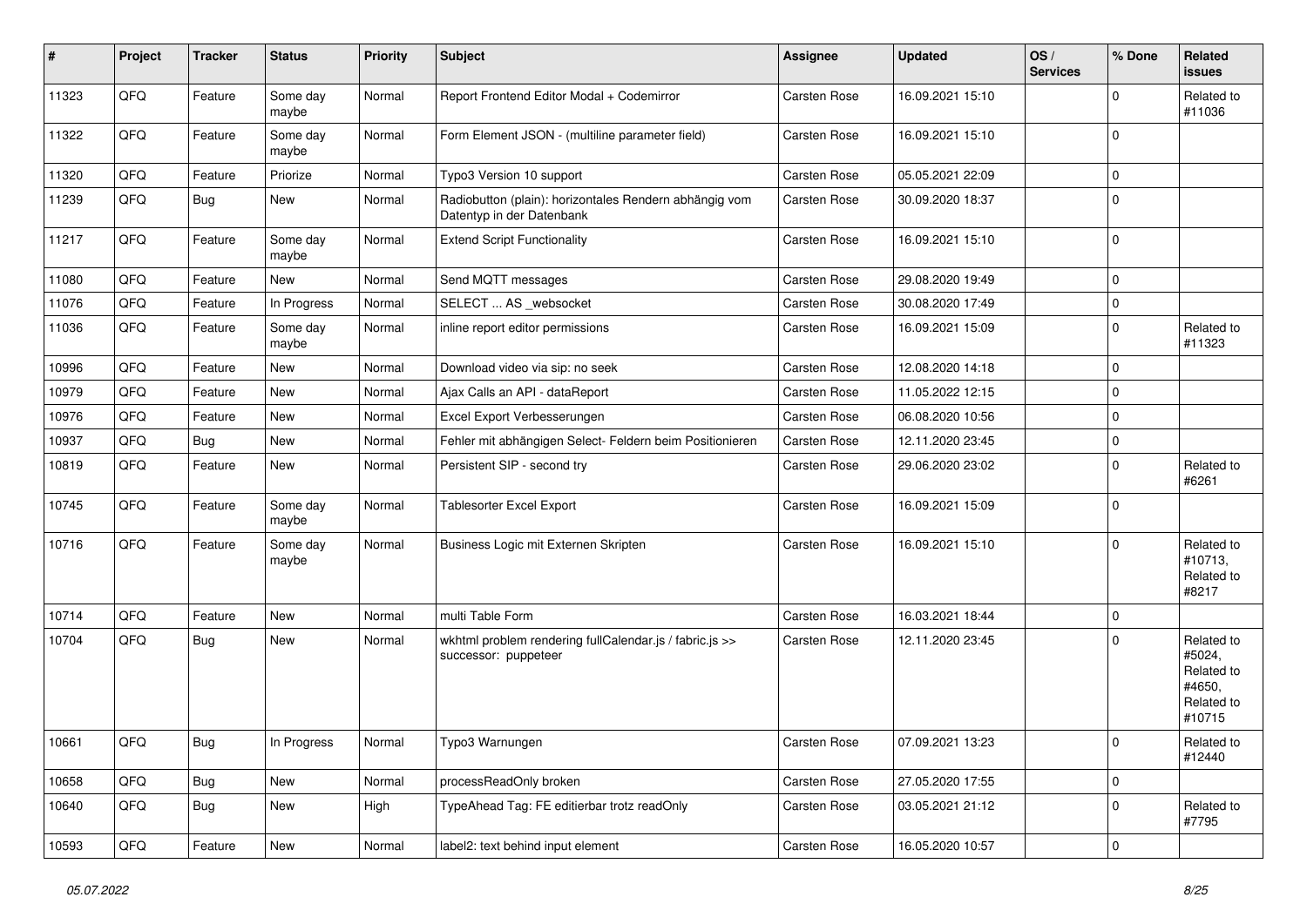| #     | Project | <b>Tracker</b> | <b>Status</b>     | <b>Priority</b> | <b>Subject</b>                                                                           | Assignee     | <b>Updated</b>   | OS/<br><b>Services</b> | % Done      | Related<br><b>issues</b>                                               |
|-------|---------|----------------|-------------------|-----------------|------------------------------------------------------------------------------------------|--------------|------------------|------------------------|-------------|------------------------------------------------------------------------|
| 10588 | QFQ     | <b>Bug</b>     | New               | Normal          | typeahed Tag: Doku anpassen                                                              | Carsten Rose | 12.11.2020 23:45 |                        | $\mathbf 0$ |                                                                        |
| 10508 | QFQ     | <b>Bug</b>     | New               | High            | Multi Form broken on Multi DB Instance                                                   | Carsten Rose | 03.05.2021 21:12 |                        | $\pmb{0}$   |                                                                        |
| 10506 | QFQ     | Bug            | New               | High            | Template Group broken on MultiDB instance                                                | Carsten Rose | 03.05.2021 21:12 |                        | $\pmb{0}$   | Related to<br>#10505                                                   |
| 10443 | QFQ     | Feature        | In Progress       | Normal          | Konzept_api / _live                                                                      | Carsten Rose | 07.05.2020 09:39 |                        | $\mathbf 0$ |                                                                        |
| 10322 | QFQ     | Bug            | <b>New</b>        | Normal          | FormElement / Radio: missing column 'enum' >> FE not<br>reported                         | Carsten Rose | 07.05.2020 09:37 |                        | $\mathbf 0$ |                                                                        |
| 10119 | QFQ     | Feature        | <b>New</b>        | Normal          | Dropdown (selectlist) & TypeAhead: format and catagorize<br>list                         | Carsten Rose | 07.05.2020 09:36 |                        | $\mathbf 0$ |                                                                        |
| 10116 | QFQ     | Feature        | Some day<br>maybe | Normal          | TypeAhead: Tag - show inside 'input' element                                             | Carsten Rose | 16.09.2021 15:09 |                        | $\pmb{0}$   |                                                                        |
| 10095 | QFQ     | Feature        | Some day<br>maybe | Normal          | Generic Gitlab Integration into QFQ                                                      | Carsten Rose | 16.09.2021 15:10 |                        | $\mathbf 0$ |                                                                        |
| 10082 | QFQ     | Bug            | New               | Normal          | FE.type=SELECT - 'sanatize' Class                                                        | Carsten Rose | 07.05.2020 09:36 |                        | $\pmb{0}$   | Related to<br>#10081                                                   |
| 10081 | QFQ     | <b>Bug</b>     | New               | High            | Stale record lock after 'forbidden' character                                            | Carsten Rose | 03.05.2021 21:12 |                        | $\mathbf 0$ | Related to<br>#10082,<br>Related to<br>#9789                           |
| 10080 | QFQ     | Feature        | New               | Normal          | Popup on 'save' / 'close': configure dialog (answer<br>yes/no/cancle/)                   | Carsten Rose | 28.03.2021 20:52 |                        | $\mathbf 0$ | Is duplicate<br>of #12262                                              |
| 10015 | QFQ     | Feature        | Priorize          | Normal          | Monospace in Textarea                                                                    | Carsten Rose | 03.02.2020 13:40 |                        | $\mathbf 0$ |                                                                        |
| 10014 | QFQ     | Feature        | <b>New</b>        | Normal          | Manual.rst: describe behaviour and process order of<br>fillStoreVar, slaveId, sqlBefore, | Carsten Rose | 01.02.2020 22:31 |                        | 0           |                                                                        |
| 10013 | QFQ     | Feature        | Some day<br>maybe | Normal          | FE.typ=editor: CodeMirror                                                                | Carsten Rose | 08.06.2022 10:37 |                        | $\mathbf 0$ | Related to<br>#12611,<br>Related to<br>#12490,<br>Related to<br>#7732  |
| 10012 | QFQ     | Feature        | Priorize          | Normal          | redirectAllMailTo: {{beEmail:T}}                                                         | Carsten Rose | 08.05.2021 09:54 |                        | 0           | Related to<br>#12412,<br>Related to<br>#12413,<br>Related to<br>#10011 |
| 10011 | QFQ     | Feature        | Priorize          | Normal          | Offer new STORE_TYPO3 Variable 'beUser', 'beEmail'                                       | Carsten Rose | 08.05.2021 09:51 |                        | $\mathbf 0$ | Related to<br>#10012,<br>Related to<br>#12511                          |
| 10005 | QFQ     | Feature        | Priorize          | Normal          | Report / special column name:  AS _calendar                                              | Carsten Rose | 03.06.2020 17:28 |                        | $\pmb{0}$   |                                                                        |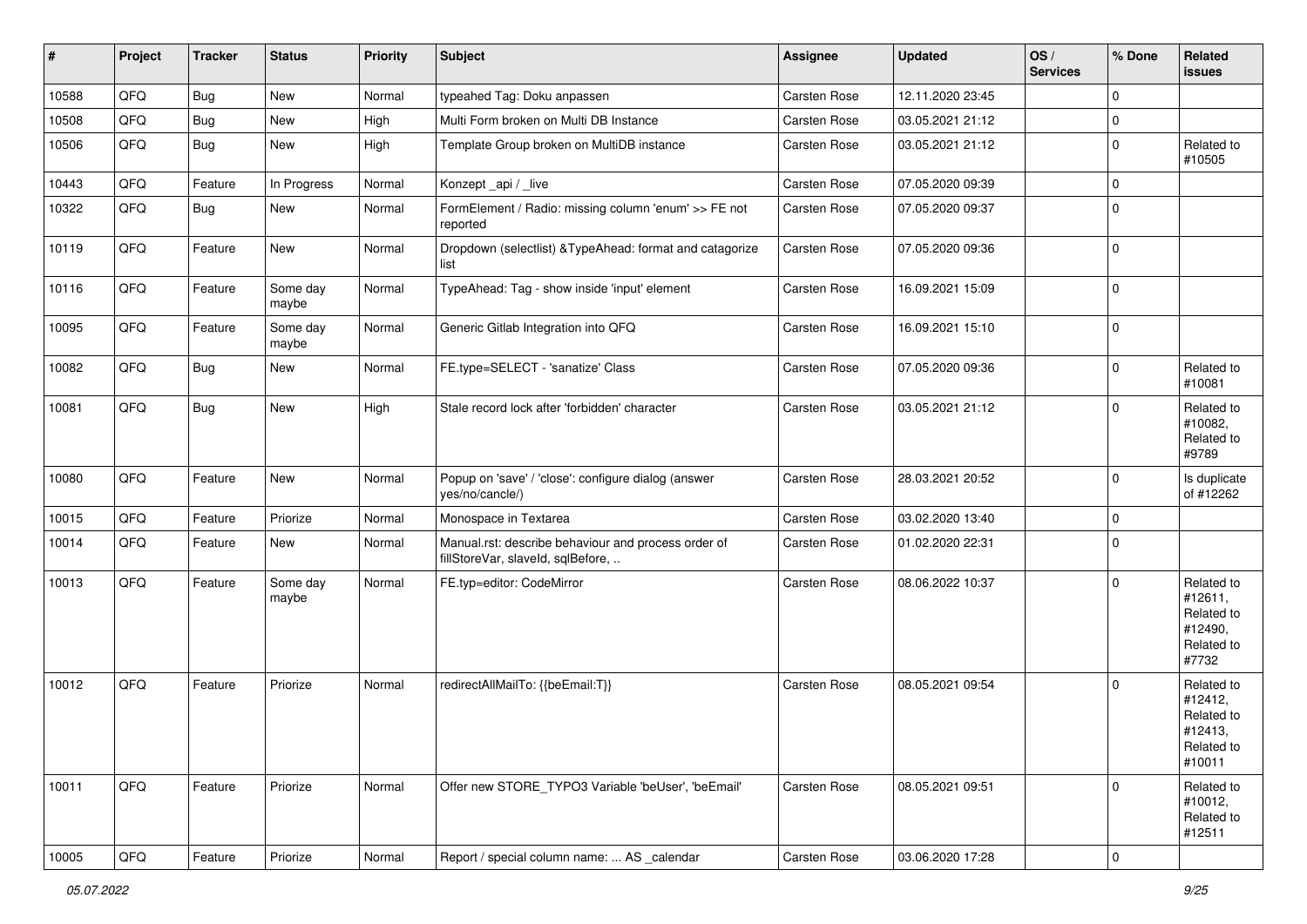| ∥ #  | Project | <b>Tracker</b> | <b>Status</b>     | <b>Priority</b> | <b>Subject</b>                                                                                                                        | <b>Assignee</b>     | <b>Updated</b>   | OS/<br><b>Services</b> | % Done   | Related<br><b>issues</b>                                                |
|------|---------|----------------|-------------------|-----------------|---------------------------------------------------------------------------------------------------------------------------------------|---------------------|------------------|------------------------|----------|-------------------------------------------------------------------------|
| 9983 | QFQ     | Feature        | <b>New</b>        | Normal          | Report Notation: new keyword 'range'                                                                                                  | Carsten Rose        | 01.02.2020 15:55 |                        | $\Omega$ |                                                                         |
| 9975 | QFQ     | Bug            | Priorize          | Normal          | Dropdown Menu: 'r:3' broken                                                                                                           | Carsten Rose        | 01.02.2020 10:13 |                        | $\Omega$ |                                                                         |
| 9968 | QFQ     | Feature        | Priorize          | Normal          | Tooltip in Links for Developer                                                                                                        | Carsten Rose        | 01.02.2020 23:17 |                        | $\Omega$ |                                                                         |
| 9958 | QFQ     | Bug            | Priorize          | Normal          | Broken subrecord query: no error message                                                                                              | <b>Carsten Rose</b> | 05.02.2021 15:15 |                        | $\Omega$ |                                                                         |
| 9947 | QFQ     | <b>Bug</b>     | Priorize          | Normal          | Unwanted error message if missing 'typeAheadSqlPrefetch'                                                                              | <b>Carsten Rose</b> | 01.02.2020 10:13 |                        | $\Omega$ |                                                                         |
| 9928 | QFQ     | Feature        | Priorize          | Normal          | SpecialColumnName: a) Deprecated: ' AS "_+tag " ', b)<br>New: ' AS "_ <tag1><tag2>"</tag2></tag1>                                     | Carsten Rose        | 01.02.2020 23:17 |                        | $\Omega$ | Related to<br>#9929                                                     |
| 9927 | QFQ     | Feature        | <b>New</b>        | Normal          | QFQ Update: a) Update nur machen wenn BE User<br>eingeloggt ist., b) Bei Fehler genaue Meldung welcher<br>Updateschritt Probleme hat. | <b>Carsten Rose</b> | 22.01.2020 12:59 |                        | $\Omega$ |                                                                         |
| 9900 | QFQ     | Feature        | Priorize          | Normal          | Generic API Call: tt-content record >> JSON                                                                                           | Carsten Rose        | 01.02.2020 10:13 |                        | $\Omega$ |                                                                         |
| 9862 | QFQ     | <b>Bug</b>     | Priorize          | Normal          | Failed writing to sql mail qfq.log should throw an exception                                                                          | <b>Carsten Rose</b> | 01.02.2020 10:13 |                        | $\Omega$ |                                                                         |
| 9834 | QFQ     | <b>Bug</b>     | Priorize          | Normal          | Input elements with tag 'disabled' are missing on<br>form-submit: server option 'processReadOnly' broken                              | <b>Carsten Rose</b> | 07.12.2021 16:43 |                        | $\Omega$ | Related to<br>#9691,<br>Related to<br>#5305, Has<br>duplicate<br>#12331 |
| 9811 | QFQ     | Feature        | <b>New</b>        | Normal          | Report: tag every n'th row                                                                                                            | Carsten Rose        | 01.02.2020 23:22 |                        | $\Omega$ |                                                                         |
| 9783 | QFQ     | <b>Bug</b>     | <b>New</b>        | Normal          | Email with special characters                                                                                                         | Carsten Rose        | 01.02.2020 23:22 |                        | $\Omega$ |                                                                         |
| 9781 | QFQ     | Feature        | <b>New</b>        | Normal          | Button: CSS class to make buttons smaller                                                                                             | Carsten Rose        | 01.02.2020 23:22 |                        | $\Omega$ |                                                                         |
| 9777 | QFQ     | Feature        | <b>New</b>        | Normal          | Logging QFQ Variables                                                                                                                 | <b>Carsten Rose</b> | 16.12.2019 17:17 |                        | $\Omega$ |                                                                         |
| 9773 | QFQ     | <b>Bug</b>     | <b>New</b>        | Normal          | form.parameter.formModeGlobal=requiredOff                                                                                             | <b>Carsten Rose</b> | 01.02.2020 15:56 |                        | $\Omega$ |                                                                         |
| 9707 | QFQ     | Feature        | <b>New</b>        | Normal          | SIP security: encode pageld and check pageld on decode                                                                                | <b>Carsten Rose</b> | 01.02.2020 23:22 |                        | $\Omega$ |                                                                         |
| 9706 | QFQ     | Feature        | <b>New</b>        | Normal          | Multi File Upload (hidden template group)                                                                                             | <b>Carsten Rose</b> | 01.02.2020 23:22 |                        | $\Omega$ | Related to<br>#7521,<br>Related to<br>#5562,<br>Related to<br>#13330    |
| 9704 | QFQ     | Feature        | Some day<br>maybe | Normal          | Thumbnails Generieren beim Splitten von PDF Files                                                                                     | <b>Carsten Rose</b> | 11.12.2019 16:01 |                        | $\Omega$ |                                                                         |
| 9669 | QFQ     | Bug            | Some day<br>maybe | Normal          | Checkbox / Template Group: radio/checkbox visible broken<br>after 'add'                                                               | Carsten Rose        | 16.06.2021 13:47 |                        | $\Omega$ | Related to<br>#8091                                                     |
| 9668 | QFQ     | Feature        | Priorize          | Normal          | Form.mode: rename 'hidden' to 'hide'                                                                                                  | Carsten Rose        | 05.05.2021 22:14 |                        | $\Omega$ | Related to<br>#6437                                                     |
| 9602 | QFQ     | Feature        | New               | Normal          | Form definition as JSON                                                                                                               | <b>Carsten Rose</b> | 01.02.2020 23:21 |                        | $\Omega$ | Related to<br>#9600                                                     |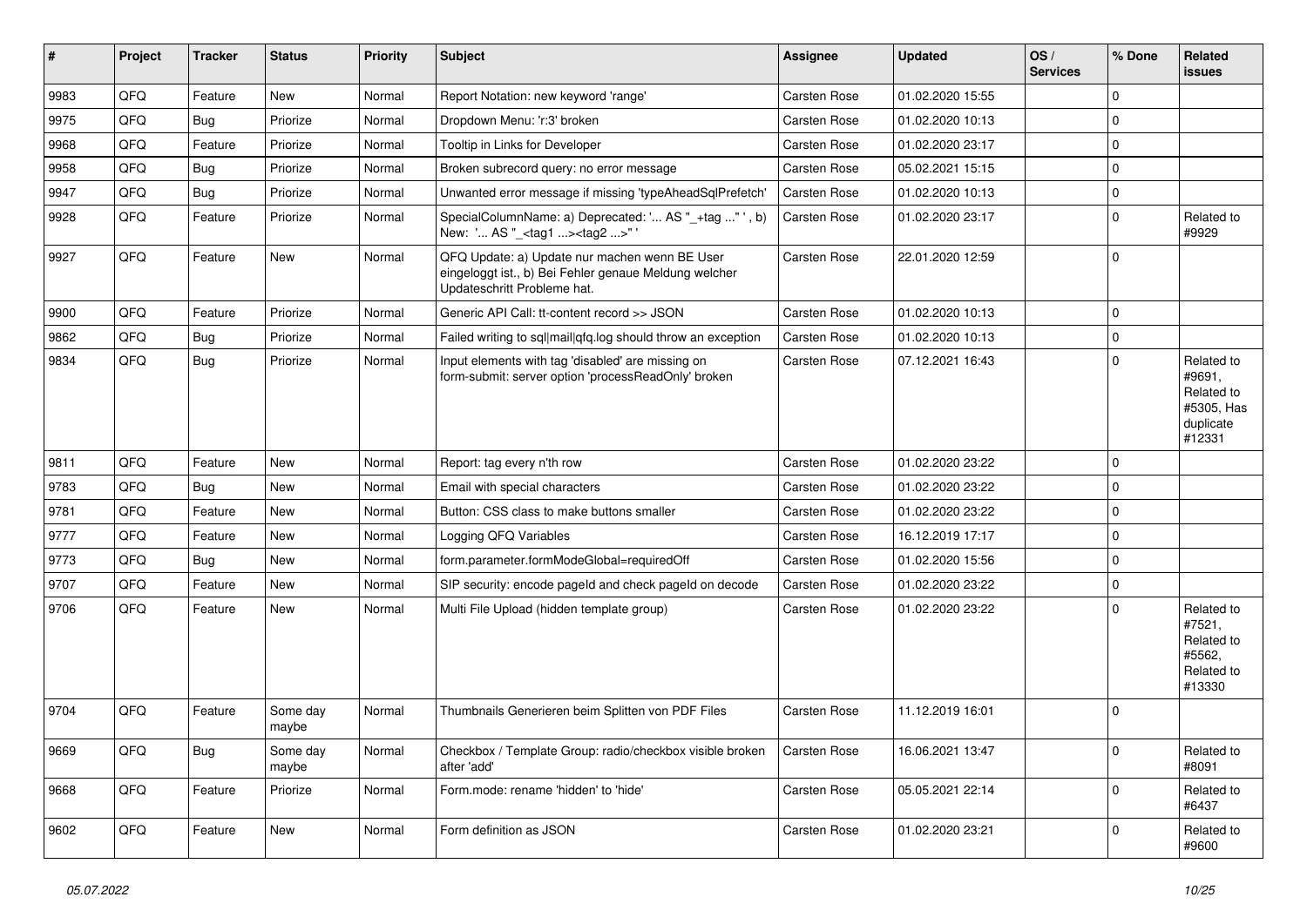| $\pmb{\#}$ | Project | <b>Tracker</b> | <b>Status</b>     | <b>Priority</b> | <b>Subject</b>                                                                  | <b>Assignee</b>     | <b>Updated</b>   | OS/<br><b>Services</b> | % Done      | Related<br><b>issues</b>                     |
|------------|---------|----------------|-------------------|-----------------|---------------------------------------------------------------------------------|---------------------|------------------|------------------------|-------------|----------------------------------------------|
| 9579       | QFQ     | Feature        | Some day<br>maybe | Normal          | Multiform with Process Row                                                      | <b>Carsten Rose</b> | 11.12.2019 16:01 |                        | $\mathbf 0$ |                                              |
| 9537       | QFQ     | Feature        | New               | Normal          | FormEditor: Edit fieldset in FrontEnd                                           | Carsten Rose        | 01.02.2020 23:22 |                        | $\pmb{0}$   |                                              |
| 9534       | QFQ     | Bug            | Priorize          | Urgent          | FE.type=upload: 'Unknown Mode: ID"                                              | Carsten Rose        | 03.05.2021 21:14 |                        | $\pmb{0}$   | Related to<br>#9532                          |
| 9533       | QFQ     | <b>Bug</b>     | <b>New</b>        | Normal          | FE.type=upload: Check in 'beforeSave' if upload is given                        | Carsten Rose        | 01.02.2020 23:22 |                        | $\mathbf 0$ | Related to<br>#11523                         |
| 9531       | QFQ     | <b>Bug</b>     | <b>New</b>        | High            | FE File: Dynamic Update / modeSql / required detected<br>even it not set        | <b>Carsten Rose</b> | 11.06.2021 20:32 |                        | 0           | Related to<br>#12398                         |
| 9394       | QFQ     | Feature        | Priorize          | Normal          | REST: allow for non numerical ids in get requests                               | Carsten Rose        | 05.05.2021 22:10 |                        | $\mathbf 0$ |                                              |
| 9352       | QFQ     | Feature        | New               | Normal          | FE 'Native' fire slaveld, sqlAfter, sqlIns                                      | Carsten Rose        | 01.02.2020 23:22 |                        | $\pmb{0}$   |                                              |
| 9348       | QFQ     | Feature        | <b>New</b>        | Normal          | defaultThumbnailSize: pre render thumbnails                                     | Carsten Rose        | 12.06.2021 09:05 |                        | $\mathbf 0$ |                                              |
| 9347       | QFQ     | Bug            | New               | High            | FE.type=upload with dynamic show/hidden: required not<br>detected               | Carsten Rose        | 12.06.2021 10:40 |                        | $\mathbf 0$ | Related to<br>#5305,<br>Related to<br>#12398 |
| 9346       | QFQ     | Feature        | Priorize          | Normal          | beforeSave: check if an upload is given                                         | Carsten Rose        | 11.06.2021 21:18 |                        | $\pmb{0}$   |                                              |
| 9317       | QFQ     | Bug            | New               | Normal          | FE.type=note: with dynamic show/hidden an empty label<br>causes trouble         | Carsten Rose        | 01.02.2020 23:22 |                        | $\mathbf 0$ |                                              |
| 9281       | QFQ     | <b>Bug</b>     | Some day<br>maybe | Normal          | Allow STRICT TRANS TABLES                                                       | Carsten Rose        | 02.01.2021 18:43 |                        | $\mathbf 0$ |                                              |
| 9221       | QFQ     | Feature        | <b>New</b>        | Normal          | typeAhead: Zeichenlimite ausschalten                                            | Carsten Rose        | 29.06.2022 22:36 |                        | $\pmb{0}$   |                                              |
| 9208       | QFQ     | Feature        | <b>New</b>        | Normal          | Manage 'recent' records                                                         | Carsten Rose        | 01.02.2020 23:22 |                        | $\mathbf 0$ |                                              |
| 9177       | QFQ     | Bug            | New               | Normal          | Bug? QFQ tries to save an action FE, which has real<br>existing column name     | Carsten Rose        | 01.02.2020 23:22 |                        | $\mathbf 0$ |                                              |
| 9173       | QFQ     | <b>Bug</b>     | Priorize          | Urgent          | Stale Record Lock: Firefox                                                      | Carsten Rose        | 03.05.2021 21:14 |                        | $\mathbf 0$ | Related to<br>#9789                          |
| 9136       | QFQ     | Feature        | <b>New</b>        | Normal          | Create ZIP files with dynamic PDFs                                              | <b>Carsten Rose</b> | 01.02.2020 23:22 |                        | $\pmb{0}$   |                                              |
| 9129       | QFQ     | Feature        | New               | Normal          | sqlValidate: Message as notification, not as error                              | Carsten Rose        | 01.02.2020 23:22 |                        | $\mathbf 0$ | Related to<br>#9128                          |
| 9128       | QFQ     | Feature        | <b>New</b>        | Normal          | Error Message: not replaced variables- a) replace back to<br>'{{', b) underline | Carsten Rose        | 01.02.2020 23:22 |                        | $\mathbf 0$ | Related to<br>#9129                          |
| 9127       | QFQ     | <b>Bug</b>     | New               | Normal          | Error Message: change 'roll over' color - text not readable                     | Carsten Rose        | 01.02.2020 23:22 |                        | $\mathsf 0$ |                                              |
| 9121       | QFQ     | <b>Bug</b>     | Priorize          | High            | sip links have r and __dbIndexData set                                          | Carsten Rose        | 12.06.2021 10:41 |                        | 0           |                                              |
| 9077       | QFQ     | <b>Bug</b>     | New               | Normal          | typeAheadSql: report broken SQL                                                 | Carsten Rose        | 29.06.2022 22:35 |                        | 0           | Related to<br>#4018                          |
| 9013       | QFQ     | Bug            | New               | Normal          | Error in Twig template not handled                                              | Carsten Rose        | 20.10.2021 13:43 |                        | $\mathbf 0$ |                                              |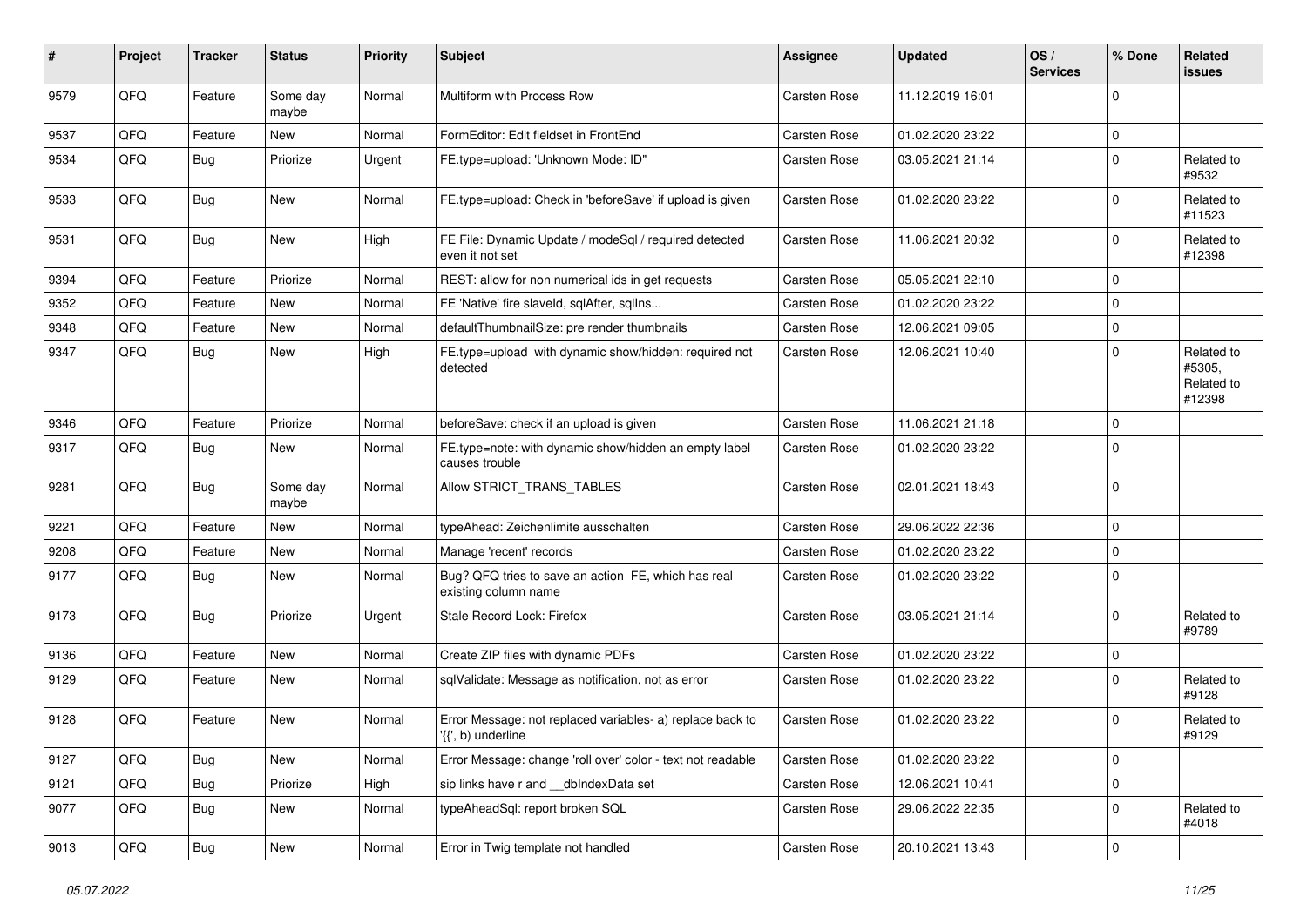| #    | Project | <b>Tracker</b> | <b>Status</b>     | <b>Priority</b> | <b>Subject</b>                                                                                         | <b>Assignee</b>     | <b>Updated</b>   | OS/<br><b>Services</b> | % Done      | <b>Related</b><br><b>issues</b> |
|------|---------|----------------|-------------------|-----------------|--------------------------------------------------------------------------------------------------------|---------------------|------------------|------------------------|-------------|---------------------------------|
| 8975 | QFQ     | Feature        | New               | Normal          | Report Notation: 2.0                                                                                   | Carsten Rose        | 01.02.2020 23:22 |                        | $\Omega$    | Related to<br>#8963             |
| 8963 | QFQ     | Feature        | Priorize          | Normal          | Setting values in a store: flexible way                                                                | Carsten Rose        | 05.05.2021 22:10 |                        | $\mathbf 0$ | Related to<br>#8975             |
| 8962 | QFQ     | Feature        | <b>New</b>        | High            | allow for form fields with identical names                                                             | Carsten Rose        | 03.05.2021 21:14 |                        | $\mathbf 0$ |                                 |
| 8894 | QFQ     | Feature        | Some day<br>maybe | Normal          | Documentation Tags Usable in QFQ Application                                                           | Carsten Rose        | 11.12.2019 16:01 |                        | $\mathbf 0$ |                                 |
| 8892 | QFQ     | Feature        | Some day<br>maybe | Normal          | Display and Edit SQL Comments in Form Editor                                                           | Carsten Rose        | 11.12.2019 16:01 |                        | $\mathbf 0$ |                                 |
| 8806 | QFQ     | Feature        | <b>New</b>        | Normal          | <b>SQL Function nl2br</b>                                                                              | <b>Carsten Rose</b> | 01.02.2020 23:22 |                        | $\Omega$    |                                 |
| 8719 | QFQ     | Feature        | New               | Normal          | extraButtonLock: add support for 0/1                                                                   | <b>Carsten Rose</b> | 01.02.2020 23:22 |                        | $\mathbf 0$ |                                 |
| 8702 | QFQ     | Feature        | <b>New</b>        | Normal          | Load Record which is locked: missing user info                                                         | Carsten Rose        | 11.12.2019 16:16 |                        | $\mathbf 0$ | Related to<br>#9789             |
| 8668 | QFQ     | Bug            | <b>New</b>        | High            | Pill disabled: dyamic mode 'hidden' not respected - FE is still<br>required                            | Carsten Rose        | 03.05.2021 21:14 |                        | $\Omega$    |                                 |
| 8586 | QFQ     | Feature        | Some day<br>maybe | Normal          | QFQ: Enhance Error message for 'record not found'                                                      | Carsten Rose        | 16.09.2021 15:10 |                        | $\pmb{0}$   |                                 |
| 8585 | QFQ     | Feature        | Priorize          | Normal          | Enhance Error message for 'unknown form'                                                               | Carsten Rose        | 01.02.2020 10:13 |                        | $\mathbf 0$ |                                 |
| 8584 | QFQ     | Feature        | Priorize          | Normal          | FE 'Action' - never assign to Container (except Template<br>Group)                                     | Carsten Rose        | 01.02.2020 10:13 |                        | $\mathbf 0$ |                                 |
| 8520 | QFQ     | Feature        | Some day<br>maybe | Normal          | Bring QFQ to Composer                                                                                  | Carsten Rose        | 16.09.2021 15:10 |                        | $\mathbf 0$ |                                 |
| 8431 | QFQ     | <b>Bug</b>     | <b>New</b>        | High            | autocron.php with wrong path                                                                           | Carsten Rose        | 03.05.2021 21:14 |                        | $\mathsf 0$ |                                 |
| 8336 | QFQ     | Feature        | <b>New</b>        | Normal          | Form > modified > Close New: a) Optional disable popup, b)<br>custom text, c) mode on save: close stay | Carsten Rose        | 01.02.2020 23:22 |                        | $\mathbf 0$ | Related to<br>#8335             |
| 8277 | QFQ     | Feature        | Priorize          | Normal          | fe.parameter.default=                                                                                  | <b>Carsten Rose</b> | 01.02.2020 23:17 |                        | $\mathbf 0$ | Related to<br>#8113             |
| 8217 | QFQ     | Feature        | <b>New</b>        | Normal          | if-elseif-else construct                                                                               | Carsten Rose        | 16.03.2021 18:41 |                        | $\mathbf 0$ | Related to<br>#10716            |
| 8204 | QFQ     | Feature        | Priorize          | High            | Position 'required mark'                                                                               | Carsten Rose        | 16.06.2021 13:44 |                        | $\mathbf 0$ |                                 |
| 8187 | QFQ     | Feature        | <b>New</b>        | Normal          | Subrecord: enable/hide new button - make new/edit/delete<br>customizeable.                             | Carsten Rose        | 06.03.2021 18:44 |                        | $\mathbf 0$ | Related to<br>#11326            |
| 8106 | QFQ     | <b>Bug</b>     | Some day<br>maybe | Normal          | Dynamic Update: Feld kann nicht auf empty zurückgesetzt<br>werden                                      | Carsten Rose        | 11.12.2019 16:01 |                        | $\mathbf 0$ |                                 |
| 8101 | QFQ     | Feature        | Some day<br>maybe | Normal          | Password hash: support further hashing methods                                                         | Carsten Rose        | 16.09.2021 15:10 |                        | $\mathbf 0$ |                                 |
| 8089 | QFQ     | Feature        | <b>New</b>        | Normal          | Copy/Paste for FormElements                                                                            | <b>Carsten Rose</b> | 01.02.2020 23:22 |                        | $\mathbf 0$ |                                 |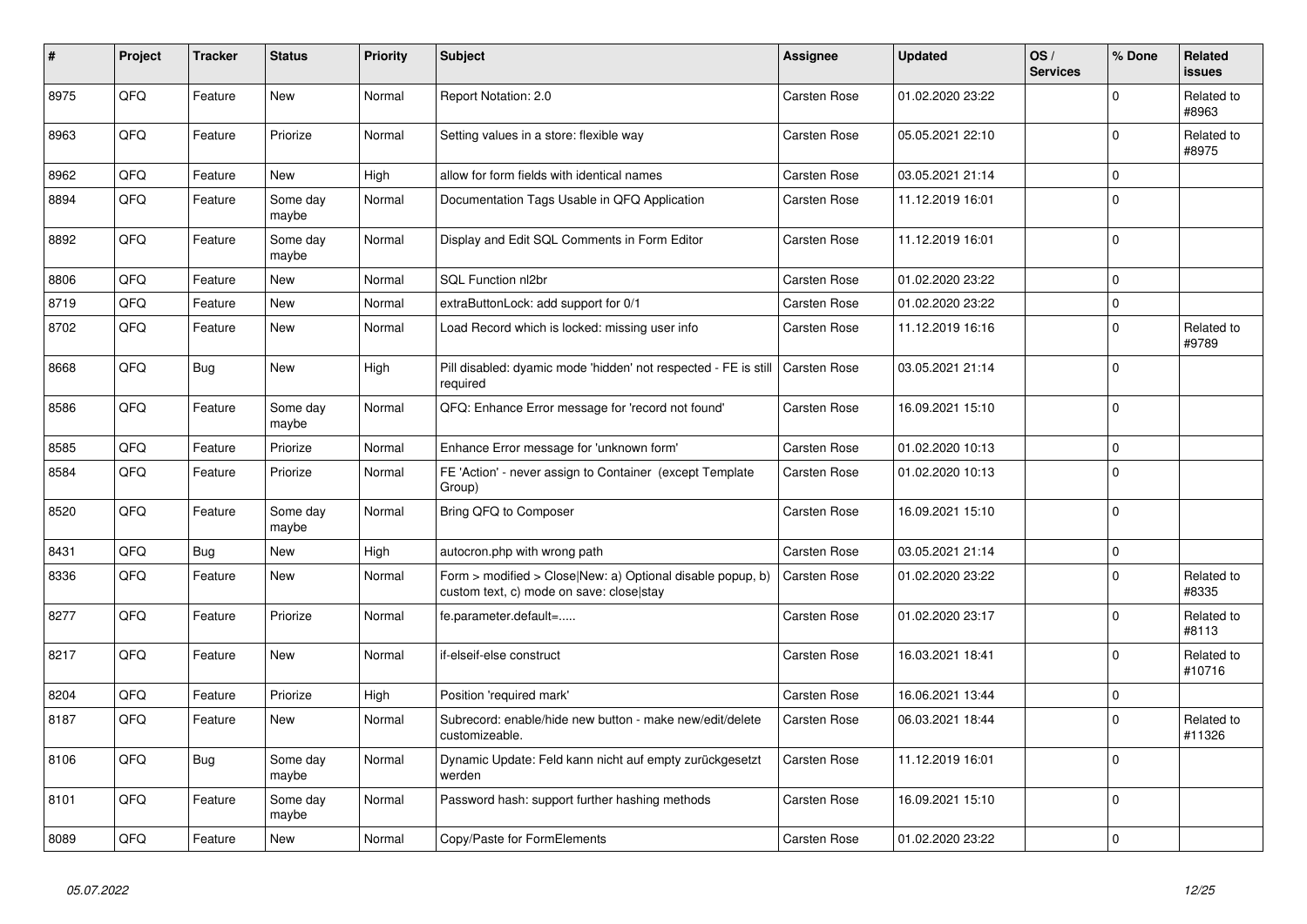| $\sharp$ | Project | <b>Tracker</b> | <b>Status</b> | <b>Priority</b> | <b>Subject</b>                                                                                        | Assignee     | <b>Updated</b>   | OS/<br><b>Services</b> | % Done      | Related<br><b>issues</b>                        |
|----------|---------|----------------|---------------|-----------------|-------------------------------------------------------------------------------------------------------|--------------|------------------|------------------------|-------------|-------------------------------------------------|
| 8083     | QFQ     | <b>Bug</b>     | New           | High            | FormEditor: primary table list does not respect<br>'indexDb={{indexData:Y}}'                          | Carsten Rose | 03.05.2021 21:14 |                        | $\Omega$    | Has<br>duplicate<br>#6678                       |
| 8082     | QFQ     | Feature        | Priorize      | High            | Contact form without saving record                                                                    | Carsten Rose | 07.12.2021 15:20 |                        | $\Omega$    | Related to<br>#8587,<br><b>Blocks</b><br>#11850 |
| 8049     | QFQ     | Bug            | New           | Normal          | FE.type=note, column 'value': text moves some pixel to top<br>after save                              | Carsten Rose | 01.02.2020 23:22 |                        | $\Omega$    |                                                 |
| 8044     | QFQ     | Feature        | Priorize      | Normal          | Transaction: a) Form, b) Report                                                                       | Carsten Rose | 05.05.2021 22:14 |                        | 0           | Related to<br>#8043                             |
| 8037     | QFQ     | <b>Bug</b>     | Priorize      | Normal          | FE.type=upload (advanced mode): {{slaveld:V}} missing<br>during dynamic update                        | Carsten Rose | 01.02.2020 10:13 |                        | $\mathbf 0$ |                                                 |
| 8034     | QFQ     | Feature        | Priorize      | Normal          | FormElement 'data': 22.22.2222 should not be accepted                                                 | Carsten Rose | 01.02.2020 10:13 |                        | 0           |                                                 |
| 7924     | QFQ     | Feature        | <b>New</b>    | Normal          | Radio/Checkbox with Tooltip                                                                           | Carsten Rose | 01.02.2020 23:22 |                        | $\mathbf 0$ |                                                 |
| 7920     | QFQ     | Feature        | New           | Normal          | FE: Syntax Highlight, Zeinlenumbruch                                                                  | Carsten Rose | 01.02.2020 10:03 |                        | $\mathbf 0$ |                                                 |
| 7899     | QFQ     | Bug            | New           | High            | Fe.type=password / retype / required: always complain<br>about missing value                          | Carsten Rose | 03.05.2021 21:14 |                        | $\mathbf 0$ |                                                 |
| 7890     | QFQ     | <b>Bug</b>     | New           | Normal          | FormElement 'required': extraButtonInfo not aligned                                                   | Carsten Rose | 11.06.2021 21:17 |                        | $\Omega$    | Related to<br>#11517                            |
| 7850     | QFQ     | Feature        | New           | High            | Upload records: non 'pathFileName' column                                                             | Carsten Rose | 03.05.2021 21:14 |                        | $\mathbf 0$ |                                                 |
| 7812     | QFQ     | Feature        | New           | Normal          | FE 'Subrecord' - new option 'subrecordShowFilter',<br>'subrecordPaging'                               | Carsten Rose | 01.02.2020 23:22 |                        | $\Omega$    |                                                 |
| 7795     | QFQ     | <b>Bug</b>     | New           | Normal          | Readonly Form: Typeahead-Felder                                                                       | Carsten Rose | 01.02.2020 23:22 |                        | 0           | Related to<br>#10640                            |
| 7685     | QFQ     | <b>Bug</b>     | <b>New</b>    | Normal          | Open FormElement from QFQ error message and save<br>modified record: error about missing {{formId:F}} | Carsten Rose | 01.02.2020 23:22 |                        | $\Omega$    |                                                 |
| 7683     | QFQ     | Feature        | New           | Normal          | Special column names in '{{ SELECT  AS _link }}' should<br>be detected                                | Carsten Rose | 01.02.2020 23:21 |                        | $\mathbf 0$ |                                                 |
| 7681     | QFQ     | Feature        | New           | Normal          | Optional switch off 'check for modified record'                                                       | Carsten Rose | 01.02.2020 23:21 |                        | $\Omega$    |                                                 |
| 7660     | QFQ     | Feature        | New           | Normal          | IMAP: import mails to DB, move / delete mails                                                         | Carsten Rose | 01.02.2020 09:52 |                        | $\mathbf 0$ |                                                 |
| 7656     | QFQ     | <b>Bug</b>     | Priorize      | Normal          | FE with required, 'pattern' and 'extraButtonLock': always<br>complain about missing value             | Carsten Rose | 01.02.2020 10:13 |                        | $\mathbf 0$ |                                                 |
| 7650     | QFQ     | <b>Bug</b>     | New           | High            | Optional do not show 'required' sign on FormElement                                                   | Carsten Rose | 03.05.2021 21:14 |                        | 0           |                                                 |
| 7630     | QFQ     | Feature        | Priorize      | Normal          | detailed error message for simple upload                                                              | Carsten Rose | 01.02.2020 10:13 |                        | $\mathbf 0$ |                                                 |
| 7616     | QFQ     | Bug            | Priorize      | Normal          | Selectlist with Enum & Dynamic Update                                                                 | Carsten Rose | 01.02.2020 10:13 |                        | $\mathbf 0$ |                                                 |
| 7574     | QFQ     | <b>Bug</b>     | New           | Normal          | Substitute error: form element not reported / dont parse<br>Form.note                                 | Carsten Rose | 01.02.2020 23:21 |                        | 0           |                                                 |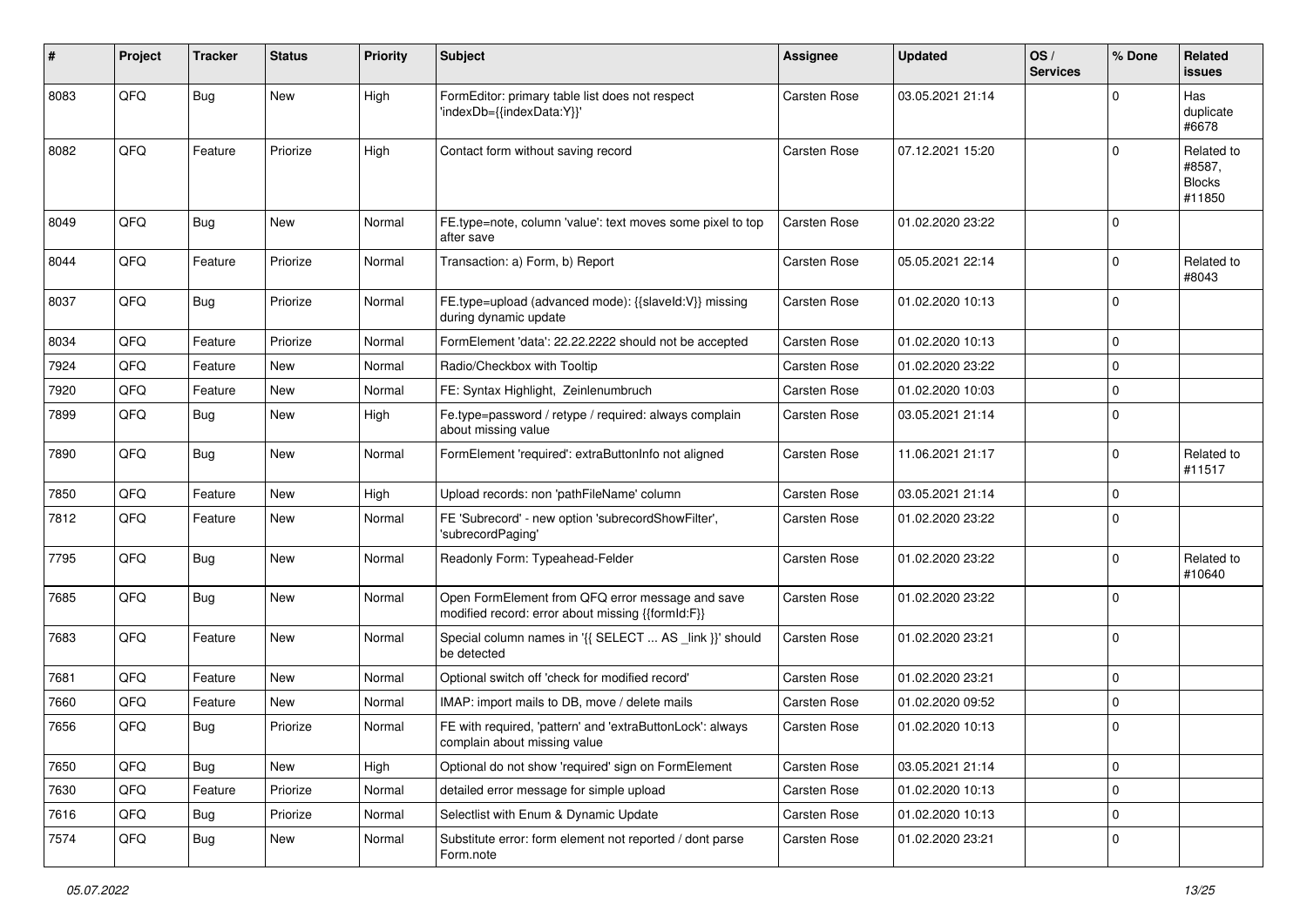| #    | Project | <b>Tracker</b> | <b>Status</b>     | <b>Priority</b> | <b>Subject</b>                                                                 | <b>Assignee</b>     | <b>Updated</b>   | OS/<br><b>Services</b> | % Done      | <b>Related</b><br>issues   |
|------|---------|----------------|-------------------|-----------------|--------------------------------------------------------------------------------|---------------------|------------------|------------------------|-------------|----------------------------|
| 7547 | QFQ     | Bug            | New               | Normal          | Error Message in afterSave: wrong parameter column<br>reported                 | <b>Carsten Rose</b> | 01.02.2020 23:22 |                        | $\mathbf 0$ |                            |
| 7524 | QFQ     | <b>Bug</b>     | New               | Normal          | QFQ throws a 'General Error' if 'fileadmin/protected/log/' is<br>not writeable | <b>Carsten Rose</b> | 01.02.2020 23:22 |                        | $\mathbf 0$ |                            |
| 7522 | QFQ     | Feature        | Priorize          | Normal          | Inserting default index.html to folder (Avoid Apache<br>Indexing)              | <b>Carsten Rose</b> | 01.02.2020 10:13 |                        | $\mathsf 0$ |                            |
| 7521 | QFQ     | Feature        | New               | Normal          | TemplateGroup: fe.type=upload                                                  | Carsten Rose        | 01.02.2020 23:21 |                        | $\mathsf 0$ | Related to<br>#9706        |
| 7520 | QFQ     | Feature        | <b>New</b>        | Normal          | QR Code:  AS _qr ( AS _link)                                                   | Carsten Rose        | 01.02.2020 23:22 |                        | $\mathbf 0$ |                            |
| 7519 | QFQ     | Feature        | New               | Normal          | Select: Multi                                                                  | Carsten Rose        | 01.02.2020 23:22 |                        | $\mathbf 0$ |                            |
| 7513 | QFQ     | <b>Bug</b>     | New               | Normal          | Radios not correct aligned                                                     | <b>Carsten Rose</b> | 01.02.2020 23:22 |                        | $\mathbf 0$ |                            |
| 7512 | QFQ     | <b>Bug</b>     | New               | Normal          | FE: inputType=number >> 'pattern' is not respected                             | Carsten Rose        | 01.02.2020 23:22 |                        | $\mathsf 0$ |                            |
| 7481 | QFQ     | Feature        | New               | Normal          | Detect 'BaseUrl' automatically                                                 | <b>Carsten Rose</b> | 01.02.2020 23:21 |                        | $\mathsf 0$ |                            |
| 7480 | QFQ     | Feature        | New               | Normal          | Record History (Undo / Redo)                                                   | <b>Carsten Rose</b> | 11.12.2019 16:16 |                        | $\mathbf 0$ | Related to<br>#2361        |
| 7456 | QFQ     | <b>Bug</b>     | Some day<br>maybe | Low             | Todos in Code: solve or make ticket                                            | <b>Carsten Rose</b> | 16.09.2021 15:10 |                        | $\mathbf 0$ |                            |
| 7453 | QFQ     | Feature        | Some day<br>maybe | Normal          | import / export forms QFQ                                                      | <b>Carsten Rose</b> | 16.09.2021 15:10 |                        | $\mathbf 0$ |                            |
| 7452 | QFQ     | Feature        | Some day<br>maybe | Normal          | automate deployment new QFQ version                                            | <b>Carsten Rose</b> | 16.09.2021 15:10 |                        | $\mathbf 0$ |                            |
| 7342 | QFQ     | Feature        | New               | Normal          | add content = hide this                                                        | <b>Carsten Rose</b> | 01.02.2020 23:21 |                        | $\pmb{0}$   |                            |
| 7336 | QFQ     | Feature        | Some day<br>maybe | Normal          | PDF Upload: disallow PDFs with specific Meta information                       | Carsten Rose        | 11.12.2019 16:01 |                        | $\mathbf 0$ |                            |
| 7290 | QFQ     | Feature        | Priorize          | Normal          | FormEditor: title as textarea if LEN(title)>60                                 | Carsten Rose        | 01.02.2020 10:13 |                        | $\Omega$    | <b>Blocked by</b><br>#7682 |
| 7280 | QFQ     | Feature        | <b>New</b>        | Normal          | recently used table                                                            | <b>Carsten Rose</b> | 01.02.2020 23:21 |                        | $\mathbf 0$ |                            |
| 7261 | QFQ     | <b>Bug</b>     | New               | Normal          | Report pathFilename for user without path, only the filename                   | <b>Carsten Rose</b> | 01.02.2020 23:21 |                        | $\pmb{0}$   |                            |
| 7239 | QFQ     | Feature        | New               | Normal          | TinyMCE: html tag whitelist                                                    | <b>Carsten Rose</b> | 01.02.2020 23:21 |                        | $\mathbf 0$ | Related to<br>#14320       |
| 7219 | QFQ     | <b>Bug</b>     | New               | Normal          | typeSheadSql / typeAheadSqlPrefetch: change to curly<br>braces                 | Carsten Rose        | 01.02.2020 23:21 |                        | $\Omega$    |                            |
| 7217 | QFQ     | Feature        | Priorize          | Normal          | Download: notice User if `_sip=?` is missing                                   | Carsten Rose        | 01.02.2020 10:13 |                        | $\mathbf 0$ |                            |
| 7175 | QFQ     | Feature        | New               | Normal          | Upload: md5 hash as filename                                                   | <b>Carsten Rose</b> | 01.02.2020 23:21 |                        | $\mathbf 0$ |                            |
| 7119 | QFQ     | Feature        | <b>New</b>        | Normal          | Upload: scaleDownWidth, scaleDownHeight                                        | <b>Carsten Rose</b> | 01.02.2020 23:21 |                        | $\mathbf 0$ |                            |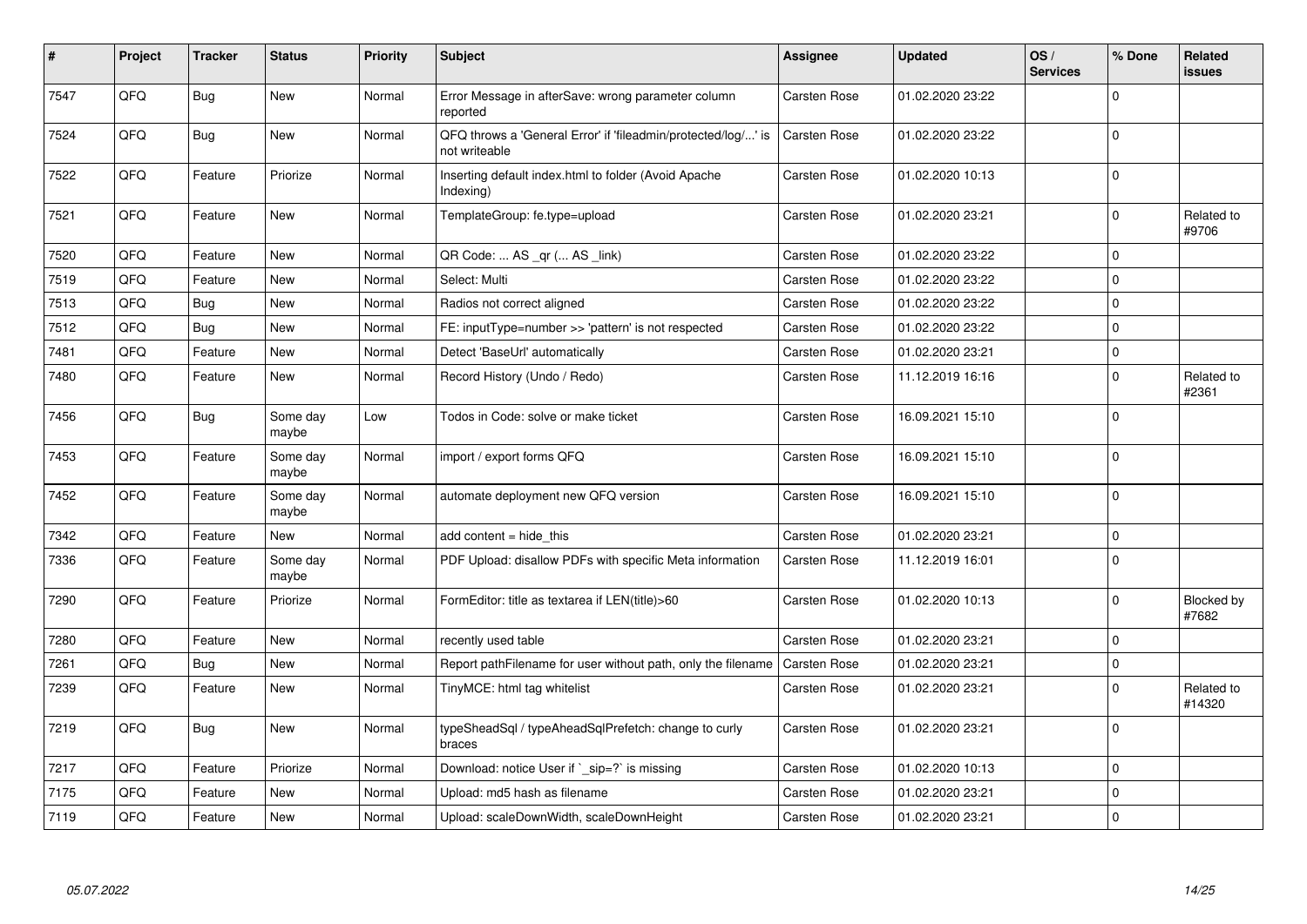| #    | Project | <b>Tracker</b> | <b>Status</b>     | <b>Priority</b> | <b>Subject</b>                                                                                                             | Assignee            | <b>Updated</b>   | OS/<br><b>Services</b> | % Done      | <b>Related</b><br><b>issues</b>             |
|------|---------|----------------|-------------------|-----------------|----------------------------------------------------------------------------------------------------------------------------|---------------------|------------------|------------------------|-------------|---------------------------------------------|
| 7109 | QFQ     | Feature        | <b>New</b>        | Normal          | Dynamic Updates: row/element hide                                                                                          | Carsten Rose        | 01.02.2020 23:22 |                        | $\Omega$    | Has<br>duplicate<br>#4081                   |
| 7107 | QFQ     | Feature        | Some day<br>maybe | Normal          | Showcase Registration Tool: Anmeldung / Administration :<br>Liste Anmeldungen / Emaileinaldung                             | Carsten Rose        | 11.12.2019 16:01 |                        | $\Omega$    |                                             |
| 7102 | QFQ     | Feature        | <b>New</b>        | Normal          | Comment sign in report: '#' and '--'                                                                                       | <b>Carsten Rose</b> | 01.02.2020 23:21 |                        | $\mathbf 0$ |                                             |
| 7099 | QFQ     | Feature        | New               | Normal          | Redesign FormEditor                                                                                                        | Carsten Rose        | 01.02.2020 23:21 |                        | $\mathbf 0$ |                                             |
| 7014 | QFQ     | <b>Bug</b>     | New               | Normal          | Sending invalid emails succeeds when<br>debug.redirectAllMailTo is set                                                     | Carsten Rose        | 01.02.2020 23:21 |                        | $\mathbf 0$ |                                             |
| 7002 | QFQ     | <b>Bug</b>     | <b>New</b>        | Normal          | Dynamic Update: row does not disappear / appear                                                                            | Carsten Rose        | 01.02.2020 23:22 |                        | $\pmb{0}$   |                                             |
| 6998 | QFQ     | Feature        | Priorize          | Normal          | Form: with debug=on show column information as tooltip of<br>column label                                                  | Carsten Rose        | 01.02.2020 10:13 |                        | $\Omega$    |                                             |
| 6912 | QFQ     | <b>Bug</b>     | <b>New</b>        | Normal          | error Message Var 'deadline' already set in SIP - in Form<br>with FE.value={{deadline:R:::{{deadlinePeriod:Y}}}}           | Carsten Rose        | 01.02.2020 23:21 |                        | $\mathbf 0$ |                                             |
| 6855 | QFQ     | Feature        | <b>New</b>        | Normal          | With {{feUser:U}}!={{feUser:T}}: Save / Delete: only possible<br>with {{feUserSave:U}}='yes' and '{{feUserDelete:U}}='yes' | Carsten Rose        | 01.02.2020 23:21 |                        | $\mathsf 0$ |                                             |
| 6765 | QFQ     | Feature        | New               | Normal          | Moeglichkeit via QFQ eigene Logs zu schreiben                                                                              | Carsten Rose        | 01.02.2020 23:21 |                        | $\mathbf 0$ |                                             |
| 6723 | QFQ     | Feature        | New               | Normal          | Report QFQ Installation and Version                                                                                        | Carsten Rose        | 12.06.2021 09:07 |                        | $\mathbf 0$ |                                             |
| 6715 | QFQ     | Feature        | Some day<br>maybe | Normal          | Code-Refactoring: dbArray vereinheitlichen                                                                                 | Carsten Rose        | 11.12.2019 16:02 |                        | $\mathbf 0$ |                                             |
| 6677 | QFQ     | <b>Bug</b>     | <b>New</b>        | Normal          | Error message FE Action Element: no/wrong FE reference<br>who cause the problem.                                           | Carsten Rose        | 01.02.2020 23:21 |                        | $\mathbf 0$ |                                             |
| 6602 | QFQ     | Feature        | <b>New</b>        | Normal          | Formlet: in Report auf Mausklick ein mini-form oeffnen                                                                     | Carsten Rose        | 11.12.2019 16:16 |                        | $\Omega$    |                                             |
| 6594 | QFQ     | Feature        | <b>New</b>        | Normal          | Excel: on download, check if there is a valid sip                                                                          | Carsten Rose        | 01.02.2020 23:21 |                        | $\mathbf 0$ |                                             |
| 6574 | QFQ     | Bug            | Priorize          | Normal          | qfq.log: Fehlermeldung wurde angezeigt, aber nicht geloggt                                                                 | Carsten Rose        | 01.02.2020 10:13 |                        | $\mathbf 0$ |                                             |
| 6483 | QFQ     | <b>Bug</b>     | <b>New</b>        | Normal          | R Store funktioniert nicht bei 'Report Notation' im FE                                                                     | Carsten Rose        | 01.02.2020 23:21 |                        | $\pmb{0}$   |                                             |
| 6462 | QFQ     | <b>Bug</b>     | <b>New</b>        | Normal          | File Upload: Nutzlose Fehlermeldung wenn Datei zu gross                                                                    | Carsten Rose        | 01.02.2020 23:21 |                        | $\Omega$    | Related to<br>#6139                         |
| 6437 | QFQ     | Feature        | <b>New</b>        | Normal          | Neuer Mode Button bei FormElementen                                                                                        | <b>Carsten Rose</b> | 01.02.2020 23:21 |                        | $\mathbf 0$ | Related to<br>#9668.<br>Blocked by<br>#9678 |
| 6292 | QFQ     | Feature        | <b>New</b>        | Normal          | Download: File speichern mit Hash aber original Filename in<br>der Datenbank vermerken fuer Downloads                      | Carsten Rose        | 01.02.2020 23:21 |                        | $\Omega$    |                                             |
| 6289 | QFQ     | Feature        | <b>New</b>        | Normal          | Form: Log                                                                                                                  | <b>Carsten Rose</b> | 01.02.2020 23:21 |                        | $\mathbf 0$ |                                             |
| 6261 | QFQ     | Feature        | <b>New</b>        | Normal          | Persistent SIP                                                                                                             | Carsten Rose        | 12.06.2021 09:07 |                        | $\Omega$    | Related to<br>#10819                        |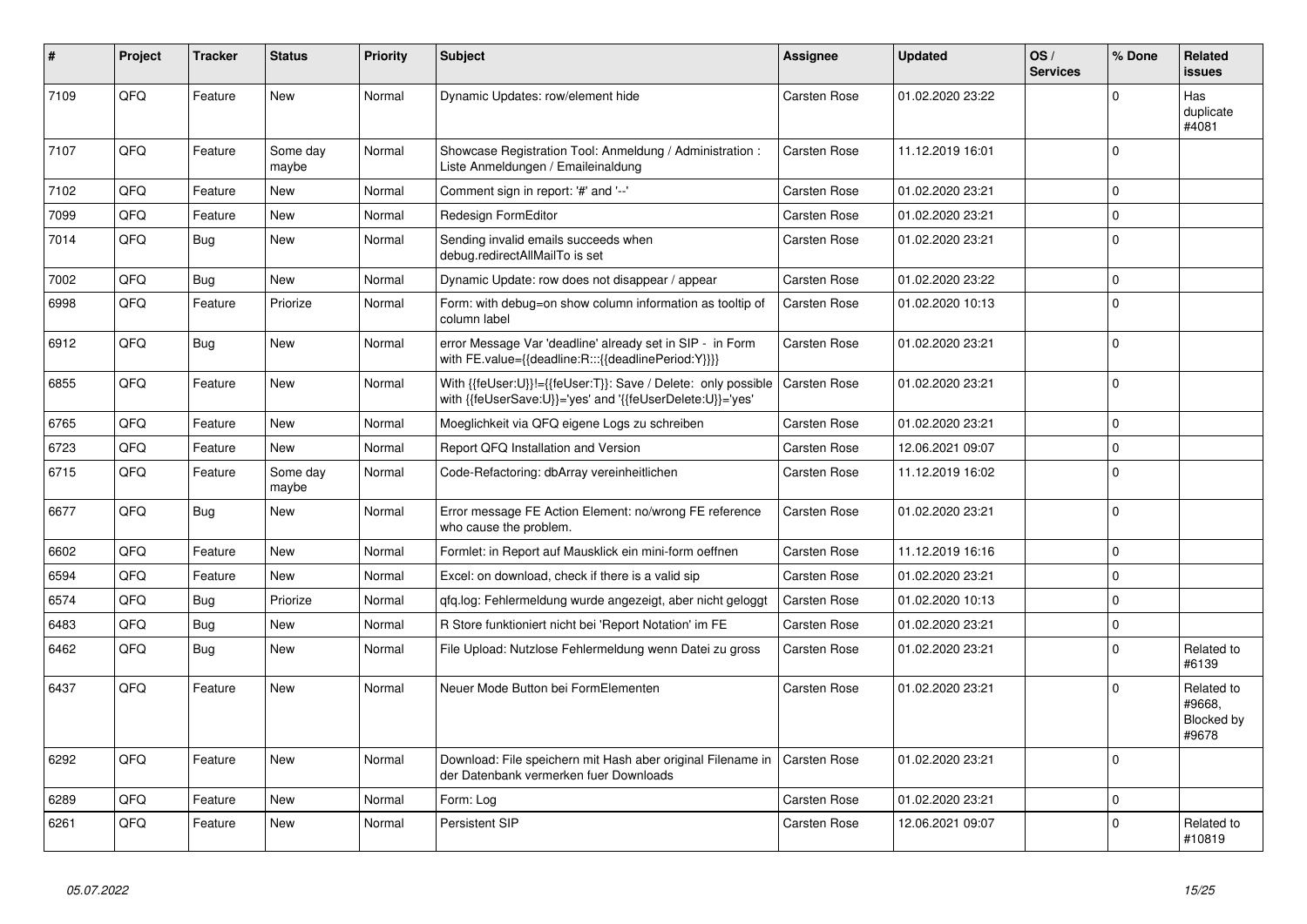| #    | Project | <b>Tracker</b> | <b>Status</b>     | <b>Priority</b> | <b>Subject</b>                                                             | <b>Assignee</b>     | <b>Updated</b>   | OS/<br><b>Services</b> | % Done      | Related<br><b>issues</b>                    |
|------|---------|----------------|-------------------|-----------------|----------------------------------------------------------------------------|---------------------|------------------|------------------------|-------------|---------------------------------------------|
| 6250 | QFQ     | Feature        | In Progress       | Normal          | Enhance layout: a) Subrecord, b) Subrecord-Title                           | <b>Carsten Rose</b> | 01.02.2020 23:22 |                        | $\mathbf 0$ | Related to<br>#5391                         |
| 6116 | QFQ     | Bug            | Priorize          | High            | value of checkbox not saved                                                | Carsten Rose        | 07.12.2021 17:19 |                        | 0           |                                             |
| 5991 | QFQ     | <b>Bug</b>     | Some day<br>maybe | Normal          | URLs with ' ' or long parameter are problematic                            | Carsten Rose        | 01.02.2020 23:19 |                        | $\mathbf 0$ |                                             |
| 5983 | QFQ     | Feature        | Some day<br>maybe | Normal          | Form Submit (save & update): normalize date/-time FE                       | Carsten Rose        | 01.02.2020 23:19 |                        | $\mathbf 0$ |                                             |
| 5942 | QFQ     | Feature        | Priorize          | Normal          | 'L' and 'type': append to links, generate via '_link' by using<br>'u:' .   | Carsten Rose        | 01.02.2020 10:13 |                        | $\mathbf 0$ |                                             |
| 5894 | QFQ     | Feature        | Feedback          | Normal          | Typeahead in Report: show/hide rows dynamically                            | <b>Carsten Rose</b> | 18.02.2022 08:50 |                        | $\Omega$    | Related to<br>#5893,<br>Related to<br>#5885 |
| 5852 | QFQ     | Feature        | Some day<br>maybe | Normal          | Logging: mail.log / sql.log - im FE anzeigen und via AJAX<br>aktualisieren | <b>Carsten Rose</b> | 01.02.2020 23:19 |                        | $\mathbf 0$ | Related to<br>#5885                         |
| 5782 | QFQ     | Feature        | New               | Normal          | NextCloud API                                                              | <b>Carsten Rose</b> | 01.02.2020 10:02 |                        | $\mathbf 0$ |                                             |
| 5768 | QFQ     | Bug            | Some day<br>maybe | Normal          | '{{pageLanguage:T}}' missing if QFQ is called via api                      | <b>Carsten Rose</b> | 01.02.2020 23:19 |                        | $\mathbf 0$ |                                             |
| 5715 | QFQ     | Feature        | New               | High            | PDF Caching                                                                | <b>Carsten Rose</b> | 03.05.2021 21:14 |                        | $\mathbf 0$ | Related to<br>#5851,<br>Related to<br>#6357 |
| 5706 | QFQ     | <b>Bug</b>     | Some day<br>maybe | Normal          | upload: fileDestination needs to be sanatized                              | <b>Carsten Rose</b> | 01.02.2020 23:19 |                        | $\mathbf 0$ |                                             |
| 5695 | QFQ     | Feature        | In Progress       | Normal          | Multiform                                                                  | <b>Carsten Rose</b> | 02.01.2021 18:38 |                        | $\mathbf 0$ |                                             |
| 5665 | QFQ     | Feature        | Some day<br>maybe | Normal          | Versuch das '{{!' nicht mehr noetig ist.                                   | Carsten Rose        | 01.02.2020 23:20 |                        | $\Omega$    | Related to<br>#7432,<br>Related to<br>#7434 |
| 5579 | QFQ     | Feature        | Some day<br>maybe | Normal          | Enhance Doc / Presentation: variable type 'link column type'               | Carsten Rose        | 01.02.2020 23:19 |                        | $\mathbf 0$ |                                             |
| 5576 | QFQ     | <b>Bug</b>     | <b>New</b>        | Normal          | Using MySQL 'DROP' requires privilege - wich is not really<br>necessary.   | Carsten Rose        | 01.02.2020 23:21 |                        | $\mathbf 0$ |                                             |
| 5559 | QFG     | <b>Bug</b>     | New               | Normal          | FE.type = Upload: 'accept' might contain variables                         | Carsten Rose        | 11.05.2020 21:23 |                        | $\mathsf 0$ |                                             |
| 5557 | QFQ     | Bug            | Some day<br>maybe | Normal          | Form load: STORE RECORD filled, but should be empty                        | Carsten Rose        | 01.02.2020 23:19 |                        | $\mathbf 0$ |                                             |
| 5548 | QFQ     | Feature        | Some day<br>maybe | Normal          | 801 Textfiles/Scriptfiles als Thumbnail                                    | Carsten Rose        | 07.03.2022 16:26 |                        | $\mathbf 0$ |                                             |
| 5480 | QFQ     | Feature        | Some day<br>maybe | Normal          | QFQ: Dokumentation mit Screenshots versehen                                | Carsten Rose        | 01.02.2020 23:20 |                        | $\mathbf 0$ | Related to<br>#9879                         |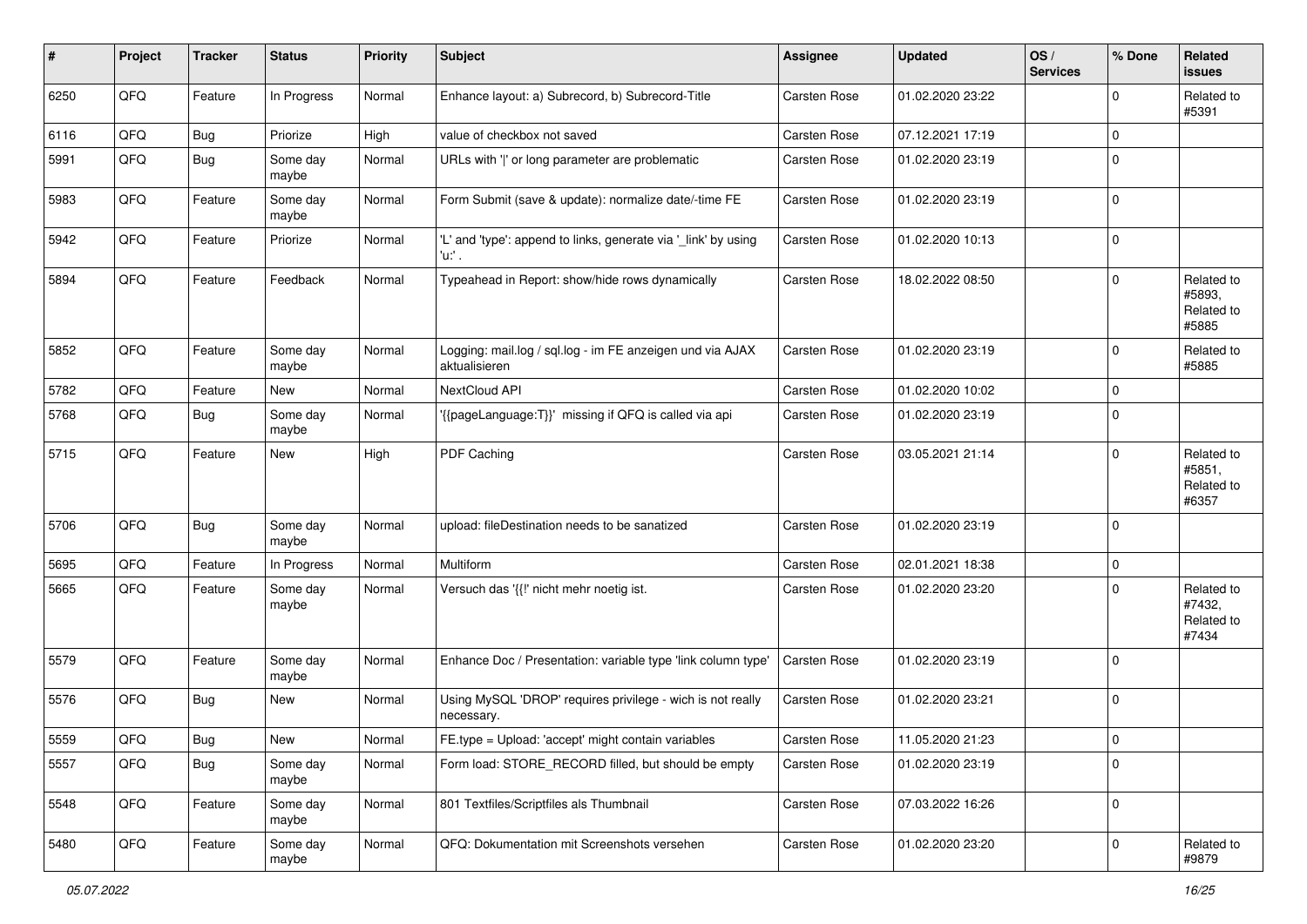| $\sharp$ | Project | <b>Tracker</b> | <b>Status</b>     | <b>Priority</b> | Subject                                                                                                              | <b>Assignee</b> | <b>Updated</b>   | OS/<br><b>Services</b> | % Done      | Related<br><b>issues</b>                       |
|----------|---------|----------------|-------------------|-----------------|----------------------------------------------------------------------------------------------------------------------|-----------------|------------------|------------------------|-------------|------------------------------------------------|
| 5459     | QFQ     | <b>Bug</b>     | New               | High            | Multi DB: spread system tables between 'QFQ' and<br>'Data'-DB                                                        | Carsten Rose    | 03.05.2021 21:14 |                        | $\mathbf 0$ | Related to<br>#4720                            |
| 5428     | QFQ     | Feature        | Some day<br>maybe | Normal          | secure thumbnail: late render on access.                                                                             | Carsten Rose    | 01.02.2020 23:20 |                        | $\mathbf 0$ |                                                |
| 5345     | QFQ     | Feature        | New               | Normal          | Report: UPDATE / INSERT / DELETE statements should<br>trigger subqueries, depending on the result.                   | Carsten Rose    | 27.05.2020 16:11 |                        | $\mathbf 0$ |                                                |
| 5305     | QFQ     | <b>Bug</b>     | New               | Normal          | Upload FormElement: nicht disabled by readonly Form                                                                  | Carsten Rose    | 16.06.2021 13:43 |                        | $\pmb{0}$   | Related to<br>#9347,<br>Related to<br>#9834    |
| 5221     | QFQ     | <b>Bug</b>     | <b>New</b>        | High            | Download Dialog: Bleibt stehen in FF wenn Datei<br>automatisch gespeichert wird.                                     | Carsten Rose    | 03.05.2021 21:14 |                        | $\mathbf 0$ |                                                |
| 5132     | QFQ     | Feature        | Some day<br>maybe | Normal          | Error Message sendmail missing attachment: more details                                                              | Carsten Rose    | 01.02.2020 23:19 |                        | $\mathbf 0$ |                                                |
| 5131     | QFQ     | Feature        | New               | Normal          | Activate Spin Gear ('wait/busy' indicator) via LINK attribute                                                        | Carsten Rose    | 01.02.2020 23:21 |                        | $\pmb{0}$   |                                                |
| 5021     | QFQ     | <b>Bug</b>     | Some day<br>maybe | Normal          | FE.typ=extra - during save displays error 'datum2' already<br>filled in STORE_SIP - the value is stored nevertheless | Carsten Rose    | 01.02.2020 23:19 |                        | 0           | Related to<br>#3875                            |
| 4956     | QFQ     | Feature        | Some day<br>maybe | Normal          | Sendmail: Benutzerdefinierte Headers                                                                                 | Carsten Rose    | 11.12.2019 16:02 |                        | $\mathbf 0$ |                                                |
| 4872     | QFQ     | Feature        | Some day<br>maybe | Normal          | Fields of Typo3 page available in STORE_TYPO3                                                                        | Carsten Rose    | 01.02.2020 23:19 |                        | $\pmb{0}$   |                                                |
| 4869     | QFQ     | Feature        | Some day<br>maybe | Normal          | Dynamic Update (show, hide, readonly?, required?) for<br><b>Template Group Elements</b>                              | Carsten Rose    | 01.02.2020 23:19 |                        | $\mathbf 0$ | Related to<br>#4865                            |
| 4839     | QFQ     | Feature        | Some day<br>maybe | Normal          | qfq-handle in <head> Abschnitt</head>                                                                                | Carsten Rose    | 11.12.2019 16:02 |                        | $\mathbf 0$ |                                                |
| 4771     | QFQ     | <b>Bug</b>     | Some day<br>maybe | Normal          | qfq: select-down-values empty after save (edit-form for<br>program administrators)                                   | Carsten Rose    | 01.02.2020 23:20 |                        | $\Omega$    | Related to<br>#4549, Has<br>duplicate<br>#4282 |
| 4757     | QFQ     | Feature        | Some day<br>maybe | Normal          | Test subrecord: download links ok? Links ok?                                                                         | Carsten Rose    | 01.02.2020 23:20 |                        | $\mathbf 0$ |                                                |
| 4756     | QFQ     | <b>Bug</b>     | New               | Normal          | Form dirty even nothing changes                                                                                      | Carsten Rose    | 11.12.2019 16:16 |                        | $\pmb{0}$   |                                                |
| 4659     | QFQ     | Bug            | Some day<br>maybe | Normal          | infoButtonExtra                                                                                                      | Carsten Rose    | 01.02.2020 23:20 |                        | $\mathbf 0$ |                                                |
| 4652     | QFQ     | Feature        | Some day<br>maybe | Normal          | UZH CD: Weiterleitung auf benutzerdefinierte 403/404 Seite                                                           | Carsten Rose    | 01.02.2020 23:20 |                        | $\pmb{0}$   |                                                |
| 4651     | QFQ     | <b>Bug</b>     | Some day<br>maybe | Normal          | "Loading document" Modal wird angezeigt bei uzhcd type=2<br>Ansicht                                                  | Carsten Rose    | 01.02.2020 23:20 |                        | $\pmb{0}$   |                                                |
| 4650     | QFQ     | Feature        | Some day<br>maybe | Normal          | Convert html to doc/rtf                                                                                              | Carsten Rose    | 01.02.2020 23:20 |                        | $\pmb{0}$   | Related to<br>#10704                           |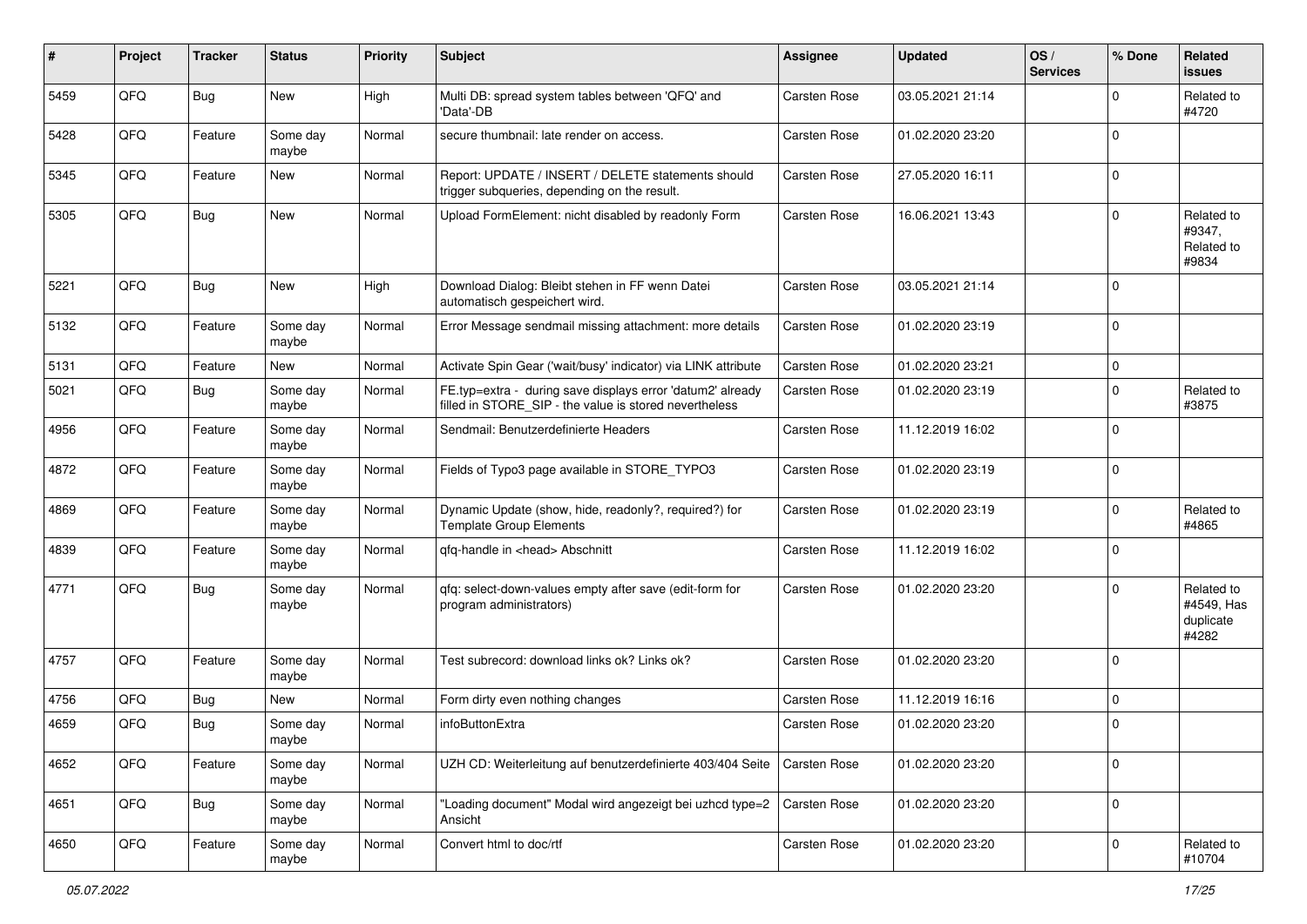| #    | Project | <b>Tracker</b> | <b>Status</b>     | <b>Priority</b> | <b>Subject</b>                                                                                                          | Assignee     | <b>Updated</b>   | OS/<br><b>Services</b> | % Done      | Related<br><b>issues</b>                    |
|------|---------|----------------|-------------------|-----------------|-------------------------------------------------------------------------------------------------------------------------|--------------|------------------|------------------------|-------------|---------------------------------------------|
| 4606 | QFQ     | Feature        | Some day<br>maybe | Normal          | link: qualifier to render bootstrap button                                                                              | Carsten Rose | 01.02.2020 23:19 |                        | $\Omega$    |                                             |
| 4583 | QFQ     | <b>Bug</b>     | Some day<br>maybe | Normal          | Dynamic Update bei TypeAhead Feldern                                                                                    | Carsten Rose | 01.02.2020 23:19 |                        | $\mathbf 0$ |                                             |
| 4549 | QFQ     | <b>Bug</b>     | Some day<br>maybe | Normal          | TemplateGroups: FE.type SELECT loose selected value<br>after save                                                       | Carsten Rose | 01.02.2020 23:20 |                        | $\Omega$    | Related to<br>#4548.<br>Related to<br>#4771 |
| 4528 | QFQ     | <b>Bug</b>     | Some day<br>maybe | Normal          | extraButtonLock mit SQLAhead Bug                                                                                        | Carsten Rose | 01.02.2020 23:19 |                        | $\Omega$    |                                             |
| 4413 | QFQ     | Feature        | New               | Normal          | fieldset: show/hidden, modeSql, dynamicUpdate                                                                           | Carsten Rose | 09.02.2022 15:19 |                        | $\Omega$    |                                             |
| 4365 | QFQ     | Feature        | Some day<br>maybe | Normal          | Multi Language: new way of config                                                                                       | Carsten Rose | 01.02.2020 23:20 |                        | $\mathbf 0$ |                                             |
| 4349 | QFQ     | Feature        | Some day<br>maybe | Normal          | link download: downloaded external URL to<br>deliver/concatenate - check mimetipe and handle it correctly               | Carsten Rose | 11.12.2019 16:02 |                        | $\mathbf 0$ |                                             |
| 4343 | QFQ     | Feature        | Some day<br>maybe | Normal          | Link: Classifier to add 'attributes'                                                                                    | Carsten Rose | 01.02.2020 23:20 |                        | $\mathbf 0$ | Related to<br>#14077                        |
| 4330 | QFQ     | Feature        | Some day<br>maybe | Normal          | Error Message: report missing {{ / }} in sqlUpdate, sqlInsert,<br>sqlDelete, sqlAfter, sqlBefore in FE action elements. | Carsten Rose | 01.02.2020 23:20 |                        | $\mathbf 0$ |                                             |
| 4328 | QFQ     | Bug            | Some day<br>maybe | Normal          | Error Message: Show FE name/number on problems in FE                                                                    | Carsten Rose | 01.02.2020 23:20 |                        | $\mathbf 0$ |                                             |
| 4293 | QFQ     | Bug            | Some day<br>maybe | Normal          | Download broken if token 'd:' is missing - but no error<br>message                                                      | Carsten Rose | 11.12.2019 16:03 |                        | $\mathbf 0$ | Related to<br>#7514                         |
| 4279 | QFQ     | <b>Bug</b>     | Some day<br>maybe | High            | config.linkVars lost                                                                                                    | Carsten Rose | 03.05.2021 21:14 |                        | $\Omega$    |                                             |
| 4259 | QFQ     | Feature        | Some day<br>maybe | Normal          | Instant trigger a cron job                                                                                              | Carsten Rose | 11.12.2019 16:03 |                        | $\mathbf 0$ |                                             |
| 4258 | QFQ     | Feature        | Some day<br>maybe | High            | System Defaults: Forms                                                                                                  | Carsten Rose | 03.05.2021 21:14 |                        | $\mathbf 0$ |                                             |
| 4250 | QFQ     | Feature        | New               | Normal          | AutoCron in QFQ via PHP                                                                                                 | Carsten Rose | 01.02.2020 23:21 |                        | $\mathbf 0$ | Related to<br>#3292,<br>Related to<br>#3291 |
| 4197 | QFQ     | Feature        | Some day<br>maybe | Normal          | Unit Test fuer JSON Stream von QuickFormQuery.php ><br>doForm()                                                         | Carsten Rose | 11.12.2019 16:03 |                        | $\mathbf 0$ |                                             |
| 4092 | QFQ     | Bug            | Some day<br>maybe | Normal          | 1) Logging verbessern wann welches FE warum<br>ausgefuehrt wird, 2) Documentation: Best Practice Template<br>Group      | Carsten Rose | 01.02.2020 23:19 |                        | $\Omega$    | Related to<br>#3504                         |
| 4082 | QFQ     | Feature        | <b>New</b>        | Normal          | Dynamic Update: modeSql - useful default                                                                                | Carsten Rose | 01.02.2020 23:22 |                        | $\mathbf 0$ |                                             |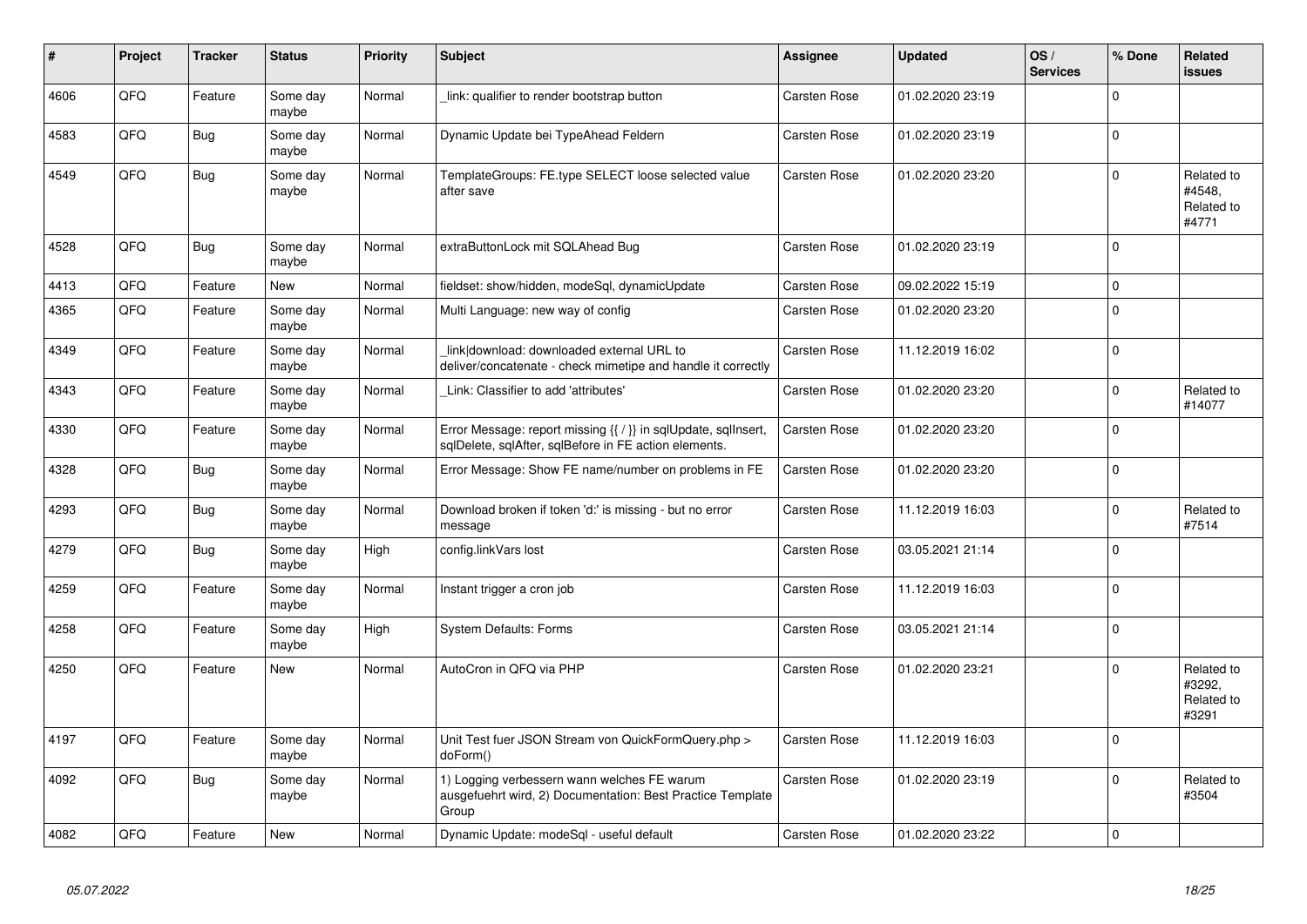| #    | Project | <b>Tracker</b> | <b>Status</b>     | <b>Priority</b> | <b>Subject</b>                                                                                                                      | <b>Assignee</b>     | <b>Updated</b>   | OS/<br><b>Services</b> | % Done      | Related<br><b>issues</b>                    |
|------|---------|----------------|-------------------|-----------------|-------------------------------------------------------------------------------------------------------------------------------------|---------------------|------------------|------------------------|-------------|---------------------------------------------|
| 4050 | QFQ     | Feature        | <b>New</b>        | Normal          | sql.log: 1) FormElement ID which causes a specific action,<br>2) Result in the same row.                                            | <b>Carsten Rose</b> | 15.04.2020 11:35 |                        | $\mathbf 0$ | Related to<br>#5458                         |
| 4026 | QFQ     | Feature        | Some day<br>maybe | Normal          | sglLog.sgl: log number of FE.id                                                                                                     | Carsten Rose        | 11.12.2019 16:03 |                        | $\mathbf 0$ | Related to<br>#5458                         |
| 4023 | QFQ     | Feature        | <b>New</b>        | Normal          | prepared statements - FE action: salveld, sgllnsert,<br>sqlUpdate, sqlDelete, sqlBefore, sqlAfter                                   | <b>Carsten Rose</b> | 11.12.2019 16:15 |                        | $\mathbf 0$ |                                             |
| 4018 | QFQ     | Feature        | <b>New</b>        | Normal          | typeahead: long query parameter / answer triggers 'Attack<br>detected' and purges current SIP storage.                              | Carsten Rose        | 29.06.2022 22:46 |                        | $\mathbf 0$ | Related to<br>#9077                         |
| 4008 | QFQ     | <b>Bug</b>     | Some day<br>maybe | Normal          | FormElemen.type=sendmail: wrong 'TO' if 'real<br>name <rea@mail.to>' is used</rea@mail.to>                                          | Carsten Rose        | 11.12.2019 16:03 |                        | $\Omega$    |                                             |
| 3991 | QFQ     | Feature        | Some day<br>maybe | Normal          | report: Columnname '_skipWrap' skips 'fbeg', 'fend'                                                                                 | Carsten Rose        | 11.12.2019 16:03 |                        | $\mathbf 0$ |                                             |
| 3990 | QFQ     | Feature        | Some day<br>maybe | High            | custom class definition: add space automatically                                                                                    | Carsten Rose        | 03.05.2021 21:14 |                        | $\mathbf 0$ |                                             |
| 3967 | QFQ     | Feature        | Some day<br>maybe | High            | Report: Checkbox, Radio, Dropdown, Input welches ohne<br>Submit funktioniert - 'Inline-Form'                                        | Carsten Rose        | 03.05.2021 21:14 |                        | $\mathbf 0$ |                                             |
| 3947 | QFQ     | Feature        | Some day<br>maybe | Normal          | Attack detectect: logout current user                                                                                               | <b>Carsten Rose</b> | 11.12.2019 16:03 |                        | $\mathbf 0$ | Related to<br>#5458,<br>Related to<br>#6299 |
| 3942 | QFQ     | Feature        | Some day<br>maybe | Normal          | Action Elemente: neu generierte IDs via FE weitergeben                                                                              | <b>Carsten Rose</b> | 11.12.2019 16:03 |                        | $\Omega$    | Related to<br>#3941                         |
| 3941 | QFQ     | Feature        | Some day<br>maybe | Normal          | sqlAfter: es sollten mehrere moeglich sein                                                                                          | Carsten Rose        | 11.12.2019 16:03 |                        | $\Omega$    | Related to<br>#3942                         |
| 3905 | QFQ     | Feature        | Some day<br>maybe | Normal          | Documentation: Best Practice anhand eines Online<br>Bewerbungstools                                                                 | <b>Carsten Rose</b> | 11.12.2019 16:03 |                        | $\mathbf 0$ |                                             |
| 3900 | QFQ     | Feature        | Some day<br>maybe | Normal          | Extend documentation of 'Copy / Paste'                                                                                              | Carsten Rose        | 11.12.2019 16:03 |                        | $\mathbf 0$ | Related to<br>#3899                         |
| 3895 | QFQ     | Bug            | Some day<br>maybe | Normal          | typeahead pedantic: on lehrkredit Idap webpass - if only one<br>person is in dropdown, such person can't be selected                | Carsten Rose        | 11.12.2019 16:03 |                        | $\mathbf 0$ |                                             |
| 3882 | QFQ     | Bug            | Some day<br>maybe | Normal          | templateGroup: disable 'add' if limit is reached - funktioniert<br>nicht wenn bereits records existierten                           | Carsten Rose        | 11.12.2019 16:03 |                        | $\mathbf 0$ |                                             |
| 3877 | QFQ     | Feature        | Some day<br>maybe | Normal          | FormEditor: die Felder die aktuell nicht gebraucht werden<br>nur auf readonly/disabled setzen (nicht ausblenden > das<br>irritiert. | Carsten Rose        | 11.12.2019 16:03 |                        | $\mathbf 0$ |                                             |
| 3867 | QFQ     | Feature        | Priorize          | Normal          | Readonly Formular: Template Groups add/delete<br>ausbeldnen                                                                         | <b>Carsten Rose</b> | 05.05.2021 22:12 |                        | $\mathbf 0$ |                                             |
| 3848 | QFQ     | Feature        | Some day<br>maybe | High            | Antivirus check fuer Upload files in qfq?                                                                                           | Carsten Rose        | 03.05.2021 21:14 |                        | $\mathbf 0$ | Related to<br>#4131                         |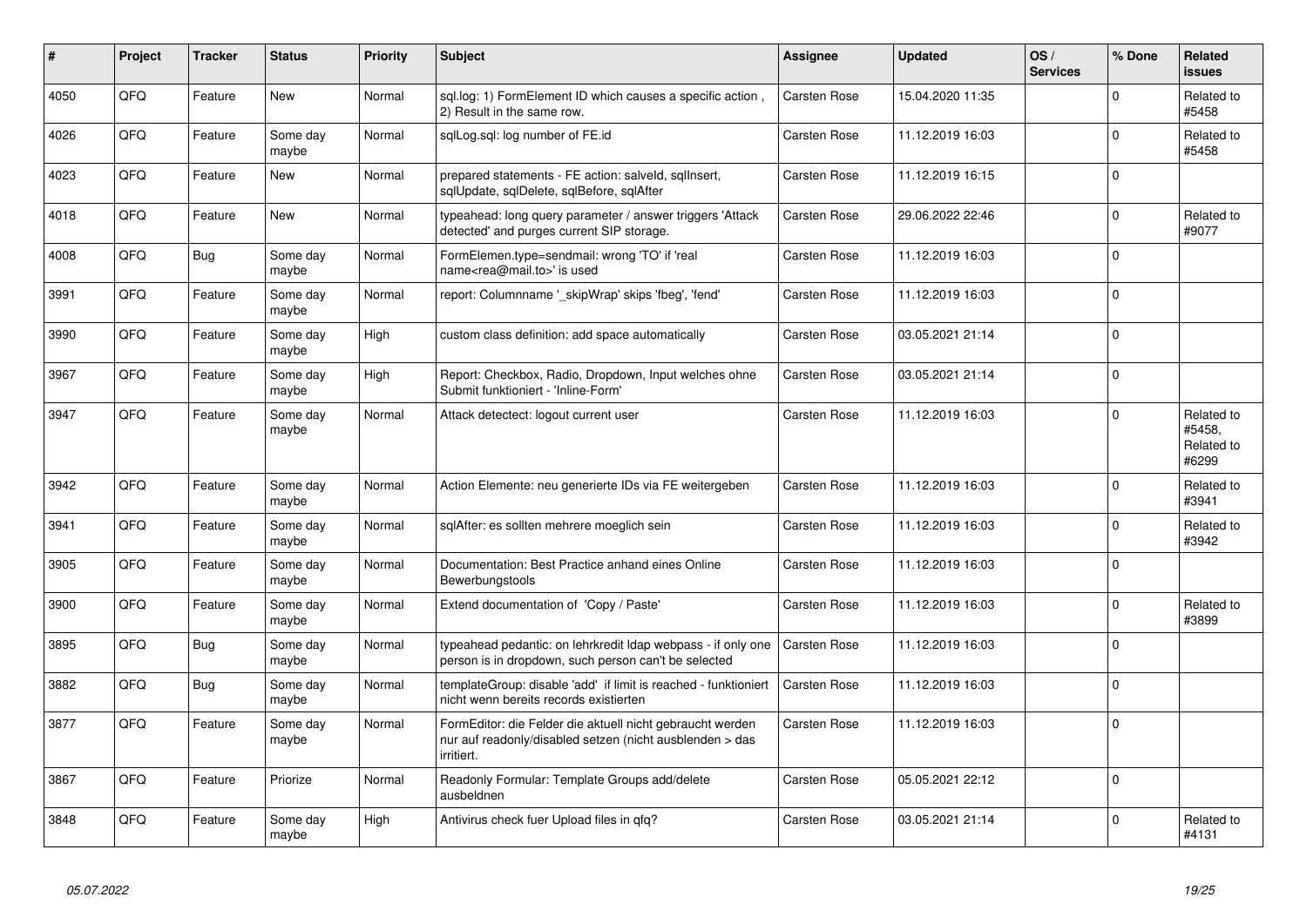| #    | Project | <b>Tracker</b> | <b>Status</b>     | <b>Priority</b> | <b>Subject</b>                                                                                                                               | Assignee            | <b>Updated</b>   | OS/<br><b>Services</b> | % Done      | Related<br><b>issues</b>                    |
|------|---------|----------------|-------------------|-----------------|----------------------------------------------------------------------------------------------------------------------------------------------|---------------------|------------------|------------------------|-------------|---------------------------------------------|
| 3811 | QFQ     | <b>Bug</b>     | Some day<br>maybe | Normal          | Dynamic Update: extraButtonInfo - Text aktualisieren                                                                                         | Carsten Rose        | 11.12.2019 16:03 |                        | $\mathbf 0$ | Related to<br>#11517                        |
| 3782 | QFQ     | Bug            | Priorize          | Normal          | Bei fehlerhafter Eingabe (z.B. Datum) sollte das erwartete<br>Format angezeigt werden                                                        | Carsten Rose        | 01.02.2020 10:13 |                        | $\Omega$    |                                             |
| 3750 | QFQ     | Bug            | Some day<br>maybe | Normal          | FE in a row: if one violates check, all are red                                                                                              | Carsten Rose        | 11.12.2019 16:03 |                        | $\Omega$    |                                             |
| 3727 | QFQ     | Feature        | <b>New</b>        | High            | Security: Session Hijacking erschweren                                                                                                       | <b>Carsten Rose</b> | 03.05.2021 21:14 |                        | $\mathbf 0$ |                                             |
| 3708 | QFQ     | Feature        | Some day<br>maybe | Normal          | Form: input - 'specialchars', 'none'  gewisse tags<br>erlauben, andere verbieten                                                             | Carsten Rose        | 11.12.2019 16:02 |                        | $\Omega$    | Related to<br>#14320                        |
| 3682 | QFQ     | <b>Bug</b>     | Some day<br>maybe | Normal          | Dynamic update: Radio buttons                                                                                                                | Carsten Rose        | 11.12.2019 16:02 |                        | $\Omega$    |                                             |
| 3677 | QFQ     | Feature        | Some day<br>maybe | Normal          | wkhtmltopdf: FE User access prohibited, if client IP changes<br>\$TYPO3_CONF_VARS[FE][lockIP]                                                | Carsten Rose        | 11.12.2019 16:02 |                        | $\mathbf 0$ |                                             |
| 3666 | QFQ     | Feature        | Some day<br>maybe | Normal          | a) Performance Messung: mysql_real_escape_string() im<br>Vergleich zu str_replace(), b) doppeltes Aufrufen von<br>mysql real escape string() | Carsten Rose        | 11.12.2019 16:02 |                        | $\Omega$    |                                             |
| 3588 | QFQ     | Bug            | Some day<br>maybe | Normal          | templateGroup: versteckte Elemente werden weiterhin<br>gespeichert.                                                                          | Carsten Rose        | 11.12.2019 16:02 |                        | $\mathbf 0$ |                                             |
| 3570 | QFQ     | Bug            | Some day<br>maybe | High            | Formular mit prmitnew permitEdit=Always wird nicht<br>aufgerufen (ist leer)                                                                  | Carsten Rose        | 03.05.2021 21:14 |                        | $\mathbf 0$ |                                             |
| 3547 | QFQ     | <b>Bug</b>     | <b>New</b>        | Normal          | FE of type 'note' causes writing of empty fields.                                                                                            | Carsten Rose        | 01.02.2020 23:21 |                        | $\Omega$    |                                             |
| 3537 | QFQ     | Feature        | Some day<br>maybe | Low             | SHOW COLUMNS FROM tableName - Extend '{{!'<br>definition                                                                                     | Carsten Rose        | 11.12.2019 16:02 |                        | $\Omega$    |                                             |
| 3504 | QFQ     | Feature        | <b>New</b>        | Normal          | Logging: welche Action FEs werden wann wie ausgefuehrt                                                                                       | <b>Carsten Rose</b> | 01.02.2020 23:21 |                        | $\mathbf 0$ | Related to<br>#5458,<br>Related to<br>#4092 |
| 3458 | QFQ     | Feature        | Some day<br>maybe | Normal          | Display 'Edit Form Element'-Checkbox on form: should<br>depend on FE Group                                                                   | Carsten Rose        | 11.12.2019 16:02 |                        | $\Omega$    | Related to<br>#3447                         |
| 3457 | QFQ     | Feature        | Some day<br>maybe | Normal          | LDAP: concat multi values to one single entry                                                                                                | Carsten Rose        | 11.12.2019 16:02 |                        | $\mathbf 0$ |                                             |
| 3432 | QFQ     | Feature        | New               | Normal          | subrecord: dynamicUpdate                                                                                                                     | Carsten Rose        | 11.06.2020 21:10 |                        | $\mathbf 0$ | Related to<br>#5691                         |
| 3385 | QFQ     | Feature        | Some day<br>maybe | Normal          | templateGroup: insert/update/delete non primary records                                                                                      | <b>Carsten Rose</b> | 11.12.2019 16:02 |                        | $\Omega$    |                                             |
| 3350 | QFQ     | Feature        | Some day<br>maybe | Normal          | FormEditor: Hilfetext hinter 'checktype'                                                                                                     | Carsten Rose        | 11.12.2019 16:02 |                        | $\mathbf 0$ |                                             |
| 3349 | QFQ     | Bug            | Some day<br>maybe | Normal          | config.qfq.ini: a) vertraegt keine '=' im Value (z.B. Passwort),<br>b) Values sollten in ticks einschliessbar sein (spaces, )                | Carsten Rose        | 11.12.2019 16:02 |                        | $\mathbf 0$ |                                             |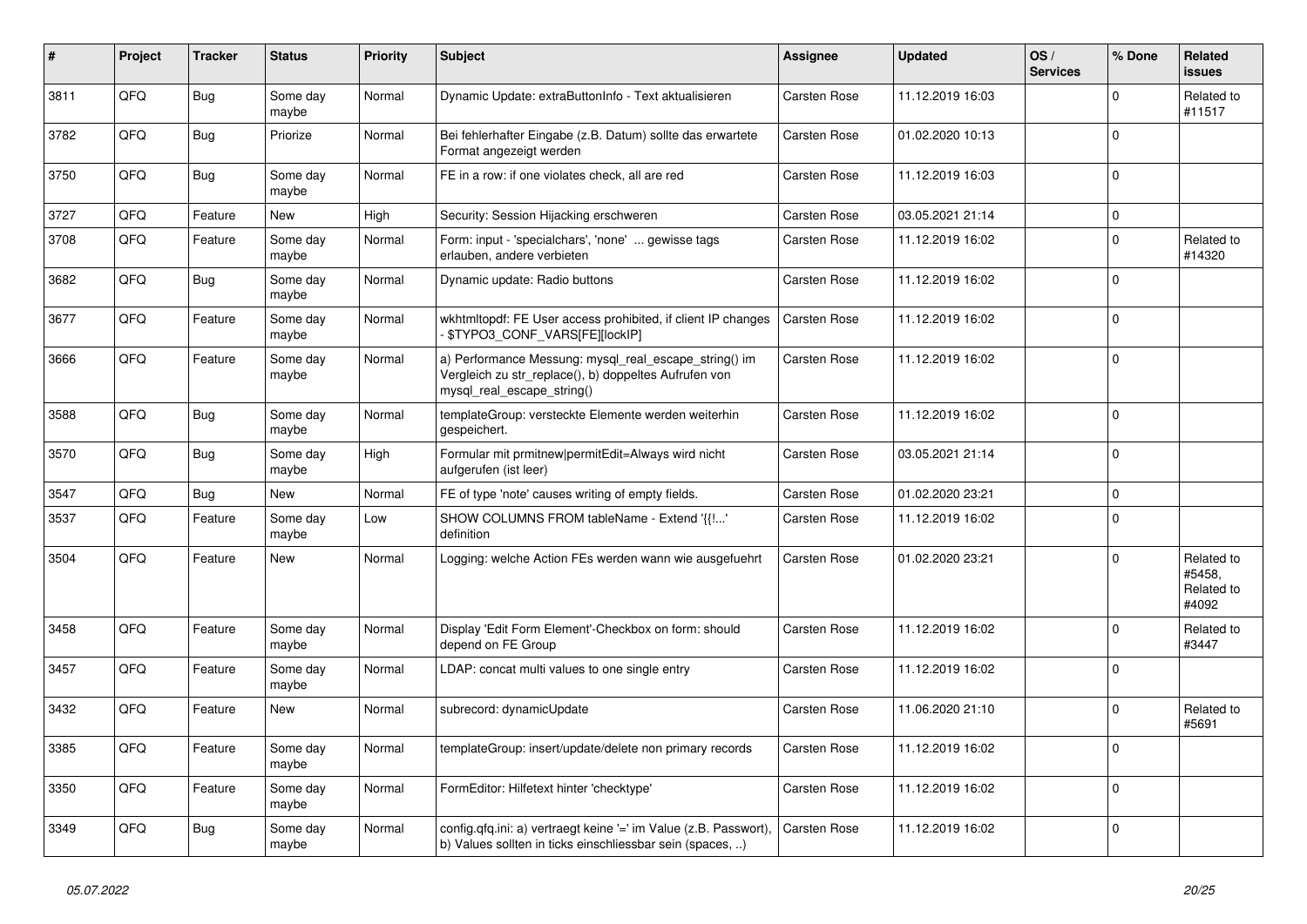| #    | Project | <b>Tracker</b> | <b>Status</b>     | <b>Priority</b> | <b>Subject</b>                                                                                                     | <b>Assignee</b>     | <b>Updated</b>   | OS/<br><b>Services</b> | % Done      | Related<br>issues                           |
|------|---------|----------------|-------------------|-----------------|--------------------------------------------------------------------------------------------------------------------|---------------------|------------------|------------------------|-------------|---------------------------------------------|
| 3332 | QFQ     | Feature        | Some day<br>maybe | Normal          | Uploads: Thumbnails, Details zum hochgeladenen File                                                                | <b>Carsten Rose</b> | 11.12.2019 16:02 |                        | $\Omega$    | Related to<br>#3264.<br>Related to<br>#5333 |
| 3331 | QFQ     | Feature        | Some day<br>maybe | Normal          | Default Tooltip fuer _page? Links: mit Form und Record ID                                                          | Carsten Rose        | 11.12.2019 16:02 |                        | $\Omega$    |                                             |
| 3291 | QFQ     | Feature        | Some day<br>maybe | Normal          | AutoCron websiteToken                                                                                              | <b>Carsten Rose</b> | 11.12.2019 16:02 |                        | $\Omega$    | Related to<br>#4250                         |
| 3285 | QFQ     | Feature        | Some day<br>maybe | Normal          | Zeichenlimit pro Feld: textarea / editor                                                                           | <b>Carsten Rose</b> | 11.12.2019 16:02 |                        | $\Omega$    |                                             |
| 3273 | QFQ     | Feature        | Some day<br>maybe | Low             | Dirty Flag in Form                                                                                                 | <b>Carsten Rose</b> | 11.12.2019 16:02 |                        | $\Omega$    |                                             |
| 3267 | QFQ     | Feature        | Some day<br>maybe | Normal          | 2 Forms auf einer Seite: real + Read only                                                                          | <b>Carsten Rose</b> | 11.12.2019 16:03 |                        | $\Omega$    |                                             |
| 3216 | QFQ     | Feature        | Some day<br>maybe | Normal          | dynamic update für checkbox label2                                                                                 | <b>Carsten Rose</b> | 11.12.2019 16:03 |                        | $\Omega$    | Related to<br>#2081                         |
| 3130 | QFQ     | <b>Bug</b>     | Some day<br>maybe | Normal          | Debug Info's nicht korrekt nach 'New > Save'.                                                                      | <b>Carsten Rose</b> | 11.12.2019 16:03 |                        | $\mathbf 0$ | Related to<br>#3253                         |
| 3109 | QFQ     | <b>Bug</b>     | Some day<br>maybe | High            | RealUrl: Links werden nicht korrekt gerendert                                                                      | Carsten Rose        | 03.05.2021 21:14 |                        | $\Omega$    |                                             |
| 3061 | QFQ     | <b>Bug</b>     | Some day<br>maybe | High            | winstitute: mysql connection durcheinander - nmhp17<br>(ag7)/QFQ arbeitet mit DB/Tabellen von biostat.             | Carsten Rose        | 03.05.2021 21:14 |                        | $\mathbf 0$ |                                             |
| 2995 | QFQ     | Feature        | Some day<br>maybe | Normal          | Dropdown JQuery Plugin: 'chosen' - Moeglichkeit um Select<br>Listen mehr Funktion zu geben. Kein Bootstrap noetig. | Carsten Rose        | 11.12.2019 16:03 |                        | $\mathbf 0$ |                                             |
| 2643 | QFQ     | Bug            | Some day<br>maybe | Normal          | Zend / PHP Webinars anschauen                                                                                      | <b>Carsten Rose</b> | 01.02.2020 15:56 |                        | $\Omega$    |                                             |
| 2361 | QFQ     | Feature        | New               | Normal          | Logging wer/wann/wo welches Formular aufgerufen hat                                                                | <b>Carsten Rose</b> | 11.12.2019 16:15 |                        | $\Omega$    | Related to<br>#4432,<br>Related to<br>#7480 |
| 2084 | QFQ     | Feature        | Some day<br>maybe | Normal          | Mailto mit encryption: Subrecord                                                                                   | Carsten Rose        | 11.12.2019 16:03 |                        | $\mathbf 0$ | Related to<br>#2082                         |
| 1946 | QFQ     | Feature        | Some day<br>maybe | Normal          | Kontrolle ob der ReadOnly Modus bei den<br>Formularelementen korrekt implementiert ist                             | Carsten Rose        | 11.12.2019 16:03 |                        | $\Omega$    |                                             |
| 1635 | QFG     | Feature        | Some day<br>maybe | Normal          | QFQ Extension content record: weitere Optionen<br>einblenden.                                                      | Carsten Rose        | 11.12.2019 16:03 |                        | 0           |                                             |
| 8522 | QFG     | Feature        | Some day<br>maybe | Normal          | build QFQ - npm warnings                                                                                           | Benjamin Baer       | 01.02.2020 23:19 |                        | 50          |                                             |
| 2665 | QFQ     | Bug            | Priorize          | Normal          | Dynamic Update funktioniert nicht, wenn beim<br>entsprechenden FormElement eine size angegeben ist.                | Benjamin Baer       | 03.01.2022 08:12 |                        | $30\,$      |                                             |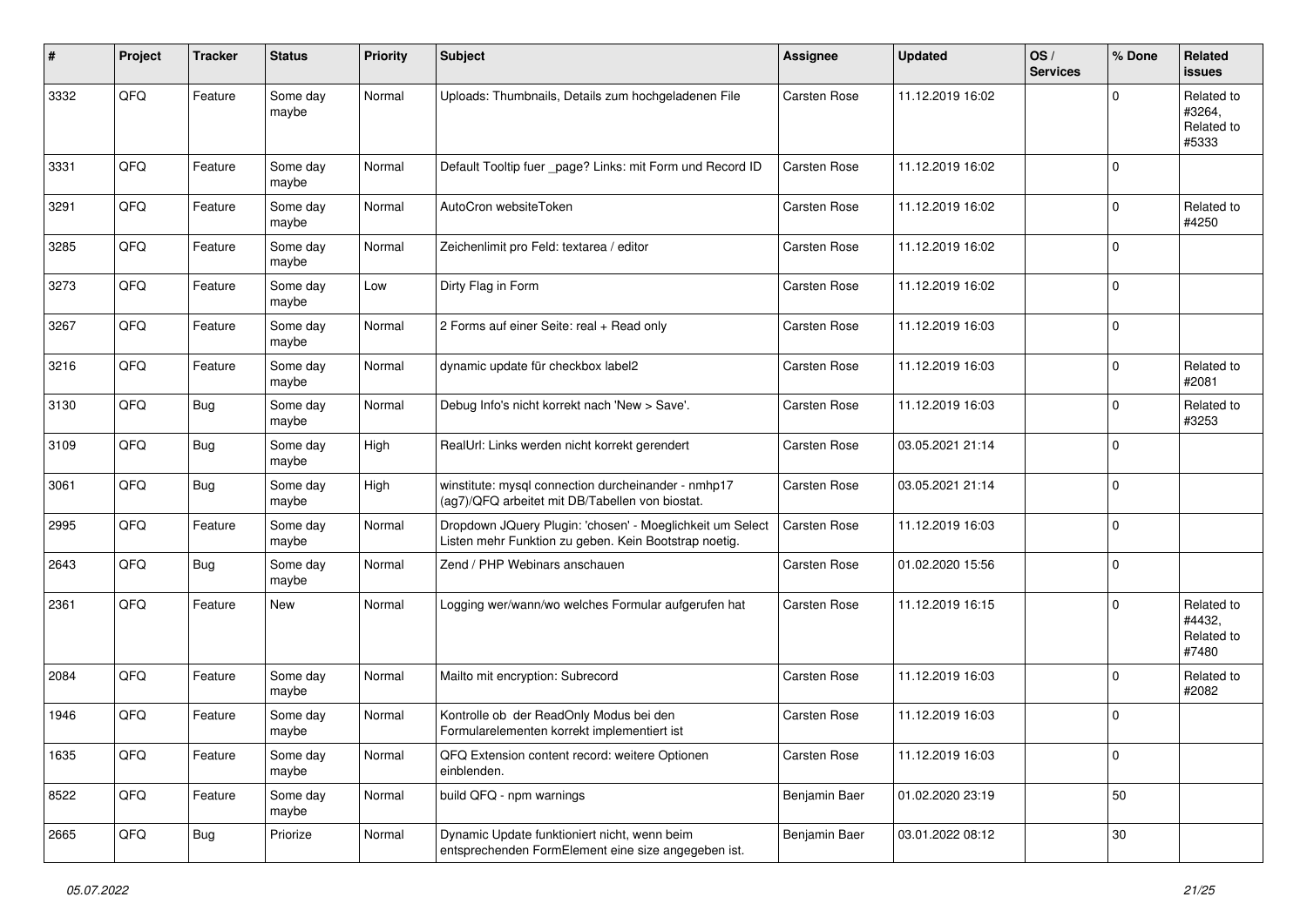| #     | Project | <b>Tracker</b> | <b>Status</b>     | <b>Priority</b> | <b>Subject</b>                                                                     | Assignee      | <b>Updated</b>   | OS/<br><b>Services</b> | % Done      | Related<br>issues                                                      |
|-------|---------|----------------|-------------------|-----------------|------------------------------------------------------------------------------------|---------------|------------------|------------------------|-------------|------------------------------------------------------------------------|
| 13647 | QFQ     | <b>Bug</b>     | <b>New</b>        | Normal          | Autofocus funktioniert nicht auf Chrome                                            | Benjamin Baer | 19.03.2022 17:44 |                        | $\Omega$    |                                                                        |
| 13528 | QFQ     | <b>Bug</b>     | New               | Normal          | gfg.io > releases: es wird kein neues Release angelegt                             | Benjamin Baer | 19.03.2022 17:46 |                        | $\Omega$    |                                                                        |
| 12556 | QFQ     | Feature        | New               | Normal          | Pills Title: colored = static or dynamic on allrequiredgiven                       | Benjamin Baer | 19.03.2022 17:49 |                        | $\Omega$    |                                                                        |
| 12490 | QFQ     | Feature        | New               | Normal          | Loading Plugins in QFQ - see what tinymce does. (lazy<br>loading)                  | Benjamin Baer | 08.06.2022 10:37 |                        | $\Omega$    | Related to<br>#12611,<br>Related to<br>#10013,<br>Related to<br>#7732  |
| 12476 | QFQ     | Feature        | New               | Normal          | clearMe: a) should trigger 'dirty', b) sticky on textarea resize                   | Benjamin Baer | 04.01.2022 08:40 |                        | $\Omega$    | Related to<br>#9528                                                    |
| 11237 | QFQ     | <b>Bug</b>     | <b>New</b>        | High            | Radiobutton / parameter.buttonClass= btn-default - kein dirty<br>Trigger           | Benjamin Baer | 03.05.2021 21:12 |                        | $\Omega$    | Related to<br>#10766                                                   |
| 11057 | QFQ     | <b>Bug</b>     | New               | High            | Checkboxes ohne span.checkmark im Report werden<br>ausgeblendet                    | Benjamin Baer | 03.05.2021 21:12 |                        | $\Omega$    | Related to<br>#11039                                                   |
| 10003 | QFQ     | Feature        | Priorize          | Normal          | fieldset: stronger visualize group                                                 | Benjamin Baer | 12.02.2020 08:13 |                        | $\Omega$    |                                                                        |
| 9898  | QFQ     | <b>Bug</b>     | Feedback          | Normal          | Formular trotz Timeout gespeichert                                                 | Benjamin Baer | 01.02.2020 15:56 |                        | $\Omega$    |                                                                        |
| 9548  | QFQ     | Feature        | Feedback          | High            | FormElement: Pattern mismatch - optional report only on<br>focus lost              | Benjamin Baer | 03.05.2021 21:14 |                        | $\Omega$    |                                                                        |
| 9535  | QFQ     | <b>Bug</b>     | Feedback          | Normal          | Report:  AS '_vertical' - column to wide - vertical >> rot45,<br>rot <sub>90</sub> | Benjamin Baer | 01.02.2020 15:56 |                        | $\Omega$    |                                                                        |
| 9135  | QFQ     | Feature        | Priorize          | Normal          | Progress Bar generic / replace old hourglass download<br>popup                     | Benjamin Baer | 03.01.2022 07:43 |                        | $\Omega$    |                                                                        |
| 9130  | QFQ     | Feature        | Some day<br>maybe | Normal          | tablesorter: Automatic Row numbering / Zeilenummer                                 | Benjamin Baer | 01.02.2020 23:22 |                        | $\Omega$    |                                                                        |
| 7965  | QFQ     | Feature        | Priorize          | Normal          | Input type 'text' with visual format - currency                                    | Benjamin Baer | 03.01.2022 07:45 |                        | $\mathbf 0$ |                                                                        |
| 7732  | QFQ     | Feature        | Some day<br>maybe | Normal          | Javascript: Lazy Loading der add on libs                                           | Benjamin Baer | 08.06.2022 10:38 |                        | $\Omega$    | Related to<br>#12611,<br>Related to<br>#12490,<br>Related to<br>#10013 |
| 7730  | QFQ     | Feature        | Priorize          | Normal          | SELECT Box: title in between                                                       | Benjamin Baer | 01.02.2020 23:22 |                        | $\Omega$    |                                                                        |
| 7602  | QFQ     | Feature        | ToDo              | High            | Multi Select: with checkboxes                                                      | Benjamin Baer | 22.03.2022 09:07 |                        | 0           |                                                                        |
| 6972  | QFQ     | Feature        | Some day<br>maybe | Normal          | Fabric Clipboard / cross browser tab                                               | Benjamin Baer | 01.02.2020 23:21 |                        | $\mathbf 0$ |                                                                        |
| 6970  | QFQ     | Feature        | Some day<br>maybe | Normal          | tablesorter: default fuer 'sortReset' aendern von 'Ctrl' zu 'Alt'                  | Benjamin Baer | 01.02.2020 23:21 |                        | $\mathbf 0$ |                                                                        |
| 6870  | QFQ     | Feature        | Priorize          | Normal          | Click on '_link' triggers an API call                                              | Benjamin Baer | 03.01.2022 08:25 |                        | $\pmb{0}$   |                                                                        |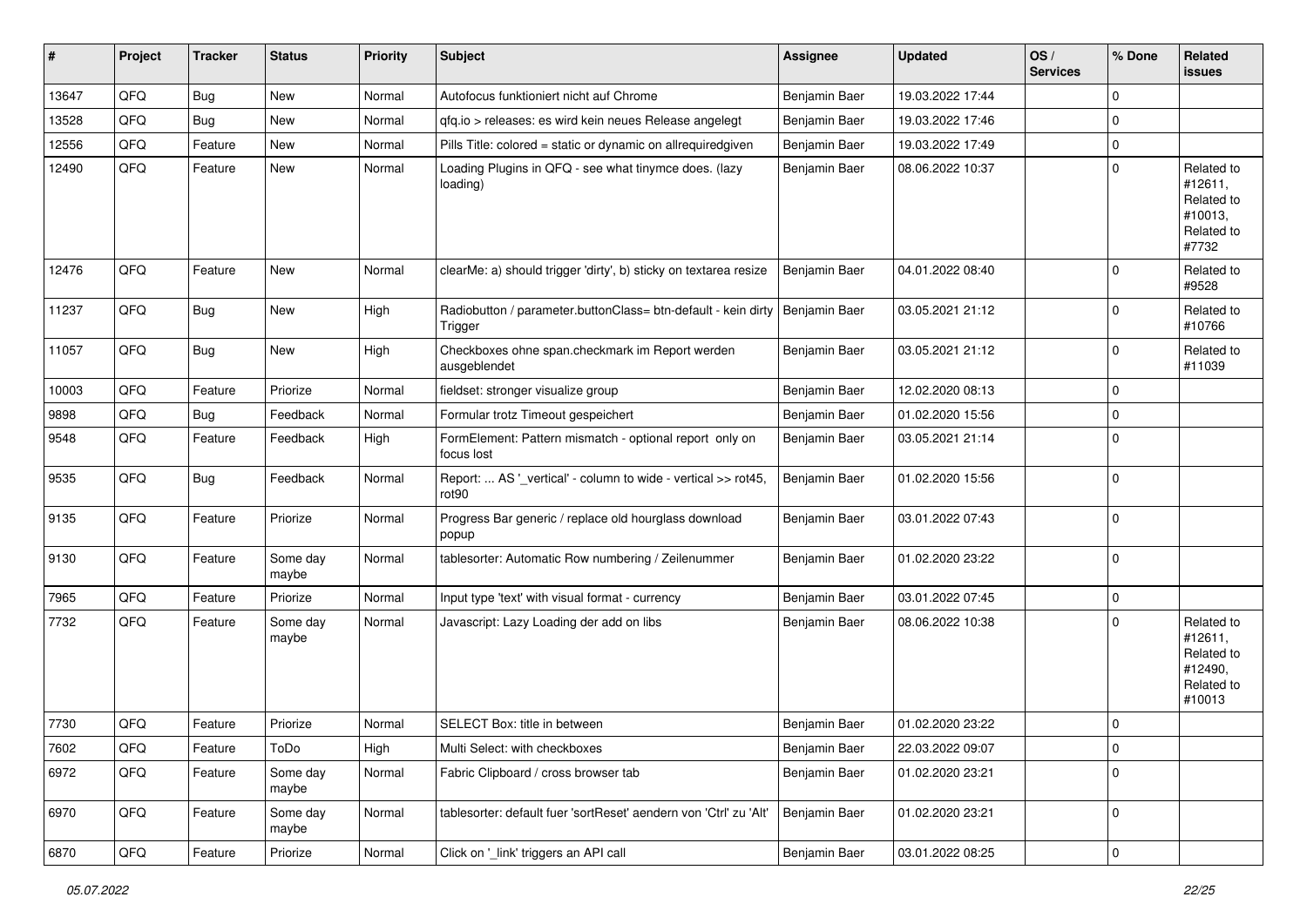| #     | Project | <b>Tracker</b> | <b>Status</b>     | <b>Priority</b> | <b>Subject</b>                                                                                                                                           | <b>Assignee</b> | <b>Updated</b>   | OS/<br><b>Services</b> | % Done      | Related<br>issues    |
|-------|---------|----------------|-------------------|-----------------|----------------------------------------------------------------------------------------------------------------------------------------------------------|-----------------|------------------|------------------------|-------------|----------------------|
| 6801  | QFQ     | Feature        | Priorize          | Normal          | Fabric: Maximize / Fulllscreen                                                                                                                           | Benjamin Baer   | 21.03.2022 09:56 |                        | $\Omega$    |                      |
| 6566  | QFQ     | Bug            | Priorize          | Normal          | Link Function 'delete': provided parameter missing on page<br>reload                                                                                     | Benjamin Baer   | 03.01.2022 08:08 |                        | $\Omega$    |                      |
| 6224  | QFQ     | Feature        | Priorize          | Normal          | Dynamic update: fade in/out fields                                                                                                                       | Benjamin Baer   | 21.03.2022 09:50 |                        | $\mathbf 0$ |                      |
| 6140  | QFQ     | Bug            | Priorize          | Normal          | QFQ DnD Sort: Locked fields                                                                                                                              | Benjamin Baer   | 21.03.2022 09:56 |                        | $\mathbf 0$ |                      |
| 5562  | QFQ     | Feature        | Priorize          | Normal          | Drag'n'Drop fuer Uploads                                                                                                                                 | Benjamin Baer   | 21.03.2022 09:52 |                        | $\mathbf 0$ | Related to<br>#9706  |
| 5389  | QFQ     | Feature        | Some day<br>maybe | Normal          | QFQ Design: Multline label / note                                                                                                                        | Benjamin Baer   | 01.02.2020 23:19 |                        | $\Omega$    |                      |
| 5366  | QFQ     | Feature        | Priorize          | Normal          | Saving with keyboard shortcuts                                                                                                                           | Benjamin Baer   | 21.03.2022 09:47 |                        | $\mathbf 0$ |                      |
| 5024  | QFQ     | Feature        | Some day<br>maybe | Normal          | Fabric: Generate PDF with edits                                                                                                                          | Benjamin Baer   | 01.02.2020 23:20 |                        | $\mathbf 0$ | Related to<br>#10704 |
| 4457  | QFQ     | <b>Bug</b>     | Priorize          | Normal          | typeahead: pressing return to select an item, saves the form<br>and closes the form.                                                                     | Benjamin Baer   | 03.01.2022 08:01 |                        | $\mathbf 0$ | Related to<br>#4398  |
| 4454  | QFQ     | <b>Bug</b>     | Some day<br>maybe | Normal          | Required Elements: multiple elements in a row - whole row<br>marked if only one input is empty.                                                          | Benjamin Baer   | 01.02.2020 23:20 |                        | $\mathbf 0$ |                      |
| 4420  | QFQ     | Feature        | Some day<br>maybe | Normal          | Client: Local Storage - store the changes of a form, local in<br>the browser.                                                                            | Benjamin Baer   | 11.12.2019 16:02 |                        | $\mathbf 0$ |                      |
| 4398  | QFQ     | Bug            | Some day<br>maybe | Normal          | Typeahead: mouse click in a prefilled input opens a single<br>item dropdown with the current value - click on it seems to<br>set the value, not the key. | Benjamin Baer   | 01.02.2020 23:20 |                        | $\mathbf 0$ | Related to<br>#4457  |
| 3692  | QFQ     | Feature        | Some day<br>maybe | Normal          | QFQ Webseite                                                                                                                                             | Benjamin Baer   | 11.12.2019 16:02 |                        | $\mathbf 0$ | Related to<br>#5033  |
| 3415  | QFQ     | Feature        | Some day<br>maybe | Normal          | FE Login Box Templatefile                                                                                                                                | Benjamin Baer   | 11.12.2019 16:02 |                        | $\mathbf 0$ |                      |
| 2063  | QFQ     | <b>Bug</b>     | Some day<br>maybe | Normal          | Pills auf 'inaktiv' setzen falls keine Element auf dem Pill<br>sichtbar sind.                                                                            | Benjamin Baer   | 11.12.2019 16:03 |                        | $\Omega$    | Related to<br>#3752  |
| 14185 | QFQ     | Feature        | New               | Normal          | External/Autocron.php - better suitable directory                                                                                                        | Support: System | 28.05.2022 11:03 |                        | $\mathbf 0$ |                      |
| 1623  | QFQ     | Feature        | Some day<br>maybe | Normal          | RealURL                                                                                                                                                  |                 | 11.12.2019 16:03 |                        | 30          |                      |
| 12156 | QFQ     | Feature        | <b>New</b>        | Normal          | Form: Optional disable 'leave page'                                                                                                                      |                 | 03.05.2021 20:45 |                        | $\mathbf 0$ |                      |
| 12135 | QFQ     | Feature        | New               | Normal          | Subrecord: Notiz                                                                                                                                         |                 | 24.04.2021 16:58 |                        | $\Omega$    |                      |
| 12039 | QFQ     | Feature        | New               | Normal          | Missing htmlSpecialChar() in pre processing on form submit                                                                                               |                 | 18.02.2021 00:09 |                        | $\mathbf 0$ | Related to<br>#14320 |
| 12038 | QFQ     | Feature        | New               | Normal          | a) STORE_VAR: filenameOnlyStripUniq, b) SP:<br>QSTRIPUNIQ()                                                                                              |                 | 17.02.2021 23:55 |                        | $\mathbf 0$ |                      |
| 11850 | QFQ     | Feature        | New               | Urgent          | Wizard Form: basierend auf einer Tabelle eine Form<br>anlegen.                                                                                           |                 | 03.05.2021 21:12 |                        | $\mathbf 0$ | Blocked by<br>#8082  |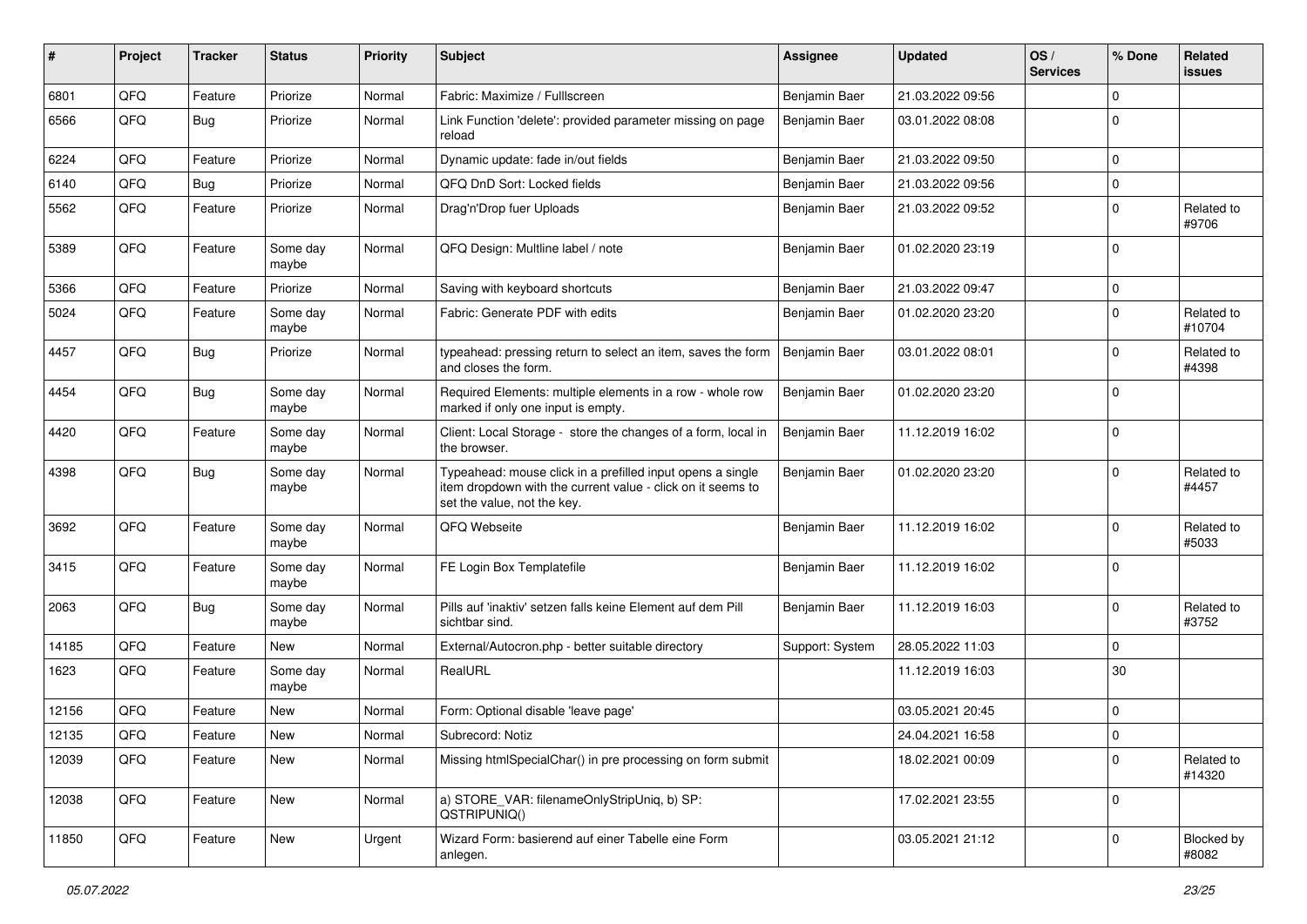| #     | Project | <b>Tracker</b> | <b>Status</b>     | <b>Priority</b> | <b>Subject</b>                                                             | Assignee | <b>Updated</b>   | OS/<br><b>Services</b> | % Done      | Related<br>issues                           |
|-------|---------|----------------|-------------------|-----------------|----------------------------------------------------------------------------|----------|------------------|------------------------|-------------|---------------------------------------------|
| 11716 | QFQ     | Feature        | New               | Normal          | Form an beliebiger Stelle im Report anzeigen                               |          | 09.12.2020 09:47 |                        | $\mathbf 0$ |                                             |
| 11715 | QFQ     | <b>Bug</b>     | <b>New</b>        | Normal          | acceptZeroAsRequired and requiredOffButMark do not<br>coincide             |          | 08.12.2020 12:13 |                        | 0           |                                             |
| 11535 | QFQ     | Feature        | New               | Normal          | Ability to create SQL columns in frontend QFQ forms                        |          | 17.11.2020 12:11 |                        | $\mathbf 0$ |                                             |
| 11534 | QFQ     | Feature        | New               | Normal          | Report: Action on selected rows - Table batchprocessing<br>feature         |          | 18.11.2020 08:15 |                        | $\mathbf 0$ |                                             |
| 11522 | QFQ     | Bug            | New               | Normal          | Aus/Einblenden von Reitern                                                 |          | 13.11.2020 14:58 |                        | 0           |                                             |
| 11195 | QFQ     | Bug            | New               | Low             | Dynamic Update: Note not updated if new text is empty<br>(v20.4)           |          | 25.09.2020 11:14 |                        | $\mathbf 0$ |                                             |
| 10890 | QFQ     | Bug            | New               | Normal          | AutoCron hangs                                                             |          | 20.07.2020 13:56 |                        | $\mathbf 0$ |                                             |
| 10874 | QFQ     | Feature        | <b>New</b>        | Normal          | Erstellen eines Foreign Keys in der Tabelle "FormElement"                  |          | 13.07.2020 10:11 |                        | $\mathbf 0$ |                                             |
| 10766 | QFQ     | <b>Bug</b>     | New               | High            | Radiobutton / parameter.buttonClass=btn-default: dynamic<br>update         |          | 03.05.2021 21:12 |                        | $\Omega$    | Related to<br>#11237                        |
| 10763 | QFQ     | Feature        | <b>New</b>        | Normal          | form accessed and submitted despite logout?                                |          | 16.06.2020 11:43 |                        | $\mathbf 0$ |                                             |
| 10759 | QFQ     | Bug            | New               | Normal          | emptyMeansNull - Feld falsch aktualisiert                                  |          | 12.11.2020 23:45 |                        | $\mathbf 0$ |                                             |
| 10738 | QFQ     | Feature        | Some day<br>maybe | Normal          | CORS headers for external API requests                                     |          | 10.06.2020 14:00 |                        | $\Omega$    |                                             |
| 10384 | QFQ     | Feature        | New               | Normal          | Parameter Exchange QFQ Instances                                           |          | 07.05.2020 09:38 |                        | $\mathbf 0$ |                                             |
| 10345 | QFQ     | Feature        | New               | Normal          | Templates - Patterns QFQ Style                                             |          | 03.05.2021 21:01 |                        | $\mathbf 0$ | Related to<br>#10713                        |
| 10324 | QFQ     | <b>Bug</b>     | New               | Normal          | Excel Export mit Template funktioniert nur, wenn Template<br>vor uid kommt |          | 30.03.2020 11:20 |                        | 0           | Related to<br>#10257                        |
| 10114 | QFQ     | Feature        | New               | High            | Symbol (Link): 'G:' (Glyphicon) replaced by 'i:' (icon)                    |          | 07.12.2021 17:19 |                        | $\Omega$    | Related to<br>#3797,<br>Related to<br>#4194 |
| 9855  | QFQ     | Bug            | New               | Normal          | <b>Required Check</b>                                                      |          | 01.02.2020 15:56 |                        | 0           |                                             |
| 9853  | QFQ     | Feature        | <b>New</b>        | Normal          | Check das SQL / QFQ / Mail Logfile geschrieben wird                        |          | 09.01.2020 11:15 |                        | $\mathbf 0$ |                                             |
| 9126  | QFQ     | <b>Bug</b>     | Some day<br>maybe | Normal          | hidden Form elements are present in page source                            |          | 02.01.2021 18:41 |                        | 0           |                                             |
| 9024  | QFQ     | <b>Bug</b>     | Some day<br>maybe | Normal          | QFQ Einarbeitung                                                           |          | 01.02.2020 15:56 |                        | 0           |                                             |
| 9020  | QFQ     | <b>Bug</b>     | Some day<br>maybe | Normal          | radio mit buttonClass und dynamicUpdate lassen sich nicht<br>kombinieren   |          | 11.12.2019 16:01 |                        | $\mathbf 0$ |                                             |
| 8056  | QFQ     | Feature        | Some day<br>maybe | Normal          | Termin Organisation (Reservation)                                          |          | 01.02.2020 23:19 |                        | $\mathbf 0$ | Related to<br>#8658                         |
| 7921  | QFQ     | Feature        | Some day<br>maybe | Normal          | Rest API Export: URL kuerzer machen                                        |          | 01.02.2020 23:19 |                        | $\mathbf 0$ |                                             |